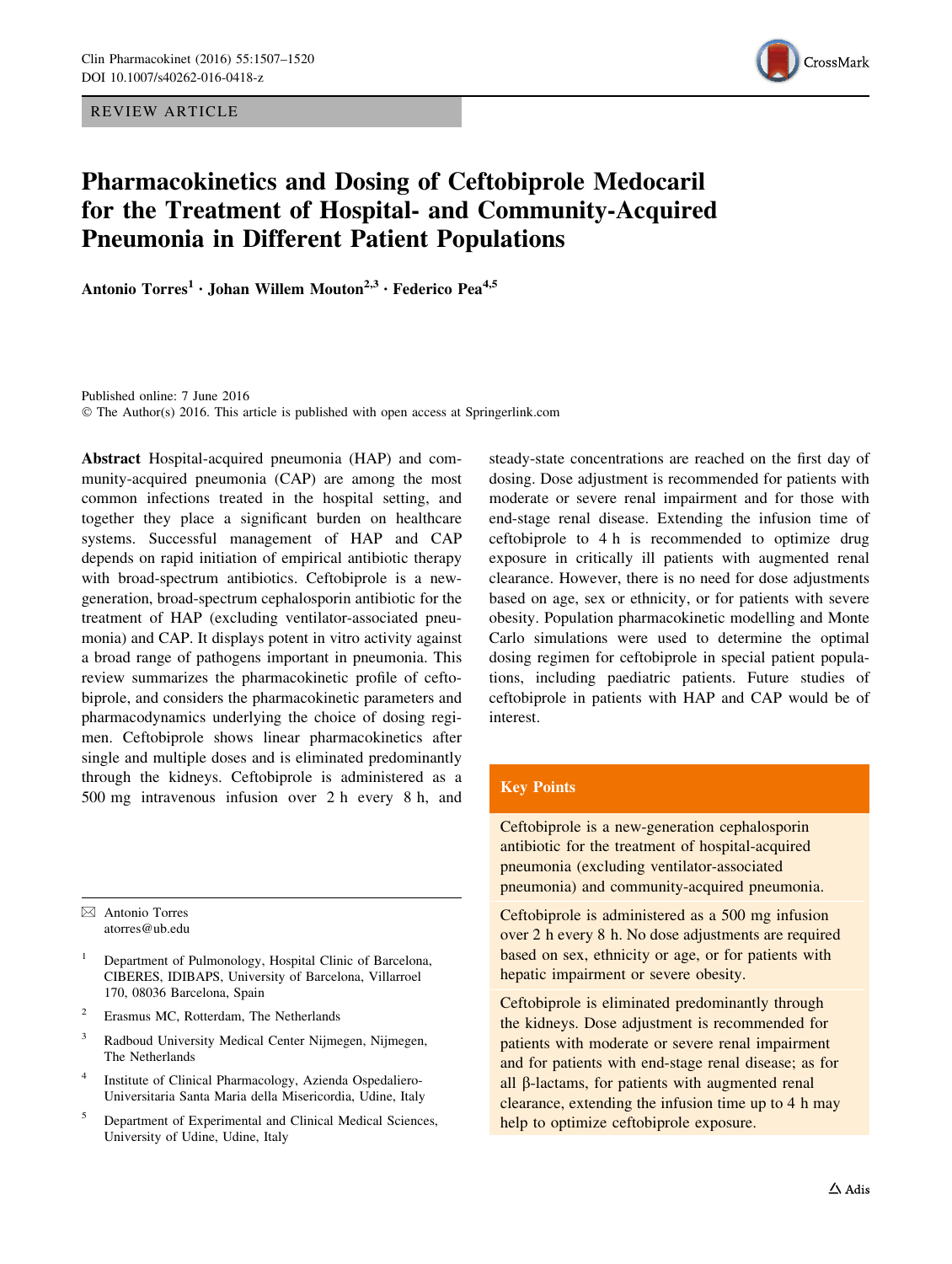## 1 Introduction

The burden of illness associated with pneumonia is considerable, both in terms of patient morbidity/mortality and the use of healthcare resources. Hospital-acquired pneumonia (HAP) occurs in approximately 3–10 of every 1000 hospital admissions, making it one of the most common nosocomial infections [[1,](#page-11-0) [2\]](#page-11-0). HAP is associated with increases in the length of hospital stay and additional healthcare costs, and therefore has a marked impact on healthcare resource use [[3,](#page-11-0) [4\]](#page-11-0).

Community-acquired pneumonia (CAP; pneumonia acquired outside a hospital setting or an extended-care facility) is a considerable cause of morbidity and mortality [\[5](#page-11-0)]. Annual incidences of 5–11 cases per 1000 population have been reported in studies in Europe and the US, and up to 60 % of these individuals can require hospital treatment [\[6](#page-11-0), [7\]](#page-11-0). Among patients hospitalized with CAP, mortality is significant, with rates of up to  $14 \%$  [\[5](#page-11-0), [7](#page-11-0)]. The impact of CAP on healthcare resources is also considerable; the costs of hospitalization are a high proportion of the overall costs of care, with length of hospital stay being a major factor [\[6](#page-11-0)].

In HAP, Gram-negative pathogens are the most frequent cause of infection, with Pseudomonas aeruginosa, Acinetobacter baumannii (although not in Northern Europe), Escherichia coli, and Klebsiella and Enterobacter species all commonly isolated from patients [\[8](#page-11-0), [9](#page-11-0)]. Gram-positive pathogens such as Staphylococcus aureus (including methicillin-resistant S. aureus [MRSA]) and Streptococcus pneumoniae are also detected, albeit less frequently [\[8](#page-11-0), [9](#page-11-0)]. S. pneumoniae is the most commonly identified cause of CAP; other commonly isolated pathogens include Haemophilus influenzae and S. aureus [[5–7\]](#page-11-0).

The successful management of HAP and CAP depends on rapid and adequate empirical antibiotic therapy. A range of factors are taken into consideration when choosing a treatment, including suspected pathogens, patterns of local antibiotic resistance, illness severity and patient risk factors [\[7](#page-11-0), [9,](#page-11-0) [10](#page-11-0)]. Effective treatment relies on broad-spectrum antibiotics that generate rapid effects.

Ceftobiprole is a new-generation, broad-spectrum cephalosporin approved in 13 European countries and in Canada for the treatment of HAP (excluding ventilatorassociated pneumonia [VAP]) and CAP [\[11](#page-11-0)[–13](#page-12-0)]. The aims of this review were to summarize the pharmacokinetic profile of ceftobiprole in healthy individuals and patients, examine the pharmacokinetic parameters and pharmacodynamics underlying the choice of dosing regimen, and consider the pharmacokinetics and dosing of ceftobiprole in special patient populations, including critically ill patients treated in an intensive care unit (ICU), and those with renal impairment. Papers reporting the pharmacokinetics of ceftobiprole were identified from PubMed searches, using terms including BAL5788, ceftobiprole/ ceftobiprole medocaril, pneumonia and pharmacokinetic/ pharmacokinetics. References were screened by title and abstract to identify potentially relevant articles; the bibliographies of appropriate papers were also screened to identify further studies for inclusion. In addition, relevant abstracts presented at the European Congresses of Clinical Microbiology and Infectious Diseases (ECCMID) for 2004–2016 and Annual Interscience Conferences on Antimicrobial Agents and Chemotherapy (ICAAC) for 2004–2015 were identified.

## 2 Ceftobiprole Overview

Ceftobiprole is the active moiety of the prodrug ceftobiprole medocaril. The recommended dose in adults with normal renal function is ceftobiprole 500 mg, administered as a 2-h intravenous infusion every 8 h [[14](#page-12-0), [15\]](#page-12-0). Dose adjustments are recommended according to renal function, as described in detail below (see Sect. [5](#page-6-0) for further details) [\[14](#page-12-0)].

Ceftobiprole has shown antimicrobial activity in vitro against a broad range of pathogens important in pneumonia, including Gram-positive pathogens, such as MRSA, S. pneumoniae and Enterococcus faecalis, and Gram-negative pathogens, such as H. influenzae and P. aeruginosa [\[11](#page-11-0), [16–18](#page-12-0)]. Findings from two randomized, double-blind, phase III clinical studies have demonstrated the efficacy of ceftobiprole in patients with HAP (excluding VAP) or CAP [\[19](#page-12-0), [20\]](#page-12-0). In 781 patients with HAP, ceftobiprole (500 mg every 8 h) demonstrated non-inferiority to ceftazidime (2 g every 8 h) plus linezolid (600 mg every 12 h) for the primary efficacy measure of clinical cure rate at the test-ofcure (TOC) visit [[19\]](#page-12-0). In addition, ceftobiprole showed non-inferiority to the combination for clinical cure in patients with HAP (excluding VAP), but not in patients with VAP alone [[19\]](#page-12-0). Ceftobiprole was efficacious for the treatment of HAP associated with Gram-positive pathogens, such as S. aureus and MRSA, and with Gram-negative pathogens, such as *P. aeruginosa* [\[19](#page-12-0)]. In 706 patients hospitalized with CAP, ceftobiprole (administered as above) was non-inferior to ceftriaxone (2 g every 24 h) with or without linezolid (administered as above) for the same primary efficacy measure [[20\]](#page-12-0). Ceftobiprole treatment was generally well tolerated in both phase III studies [\[19](#page-12-0), [20\]](#page-12-0). The efficacy of ceftobiprole for the treatment of HAP has been reviewed in detail by Scheeren [[13\]](#page-12-0).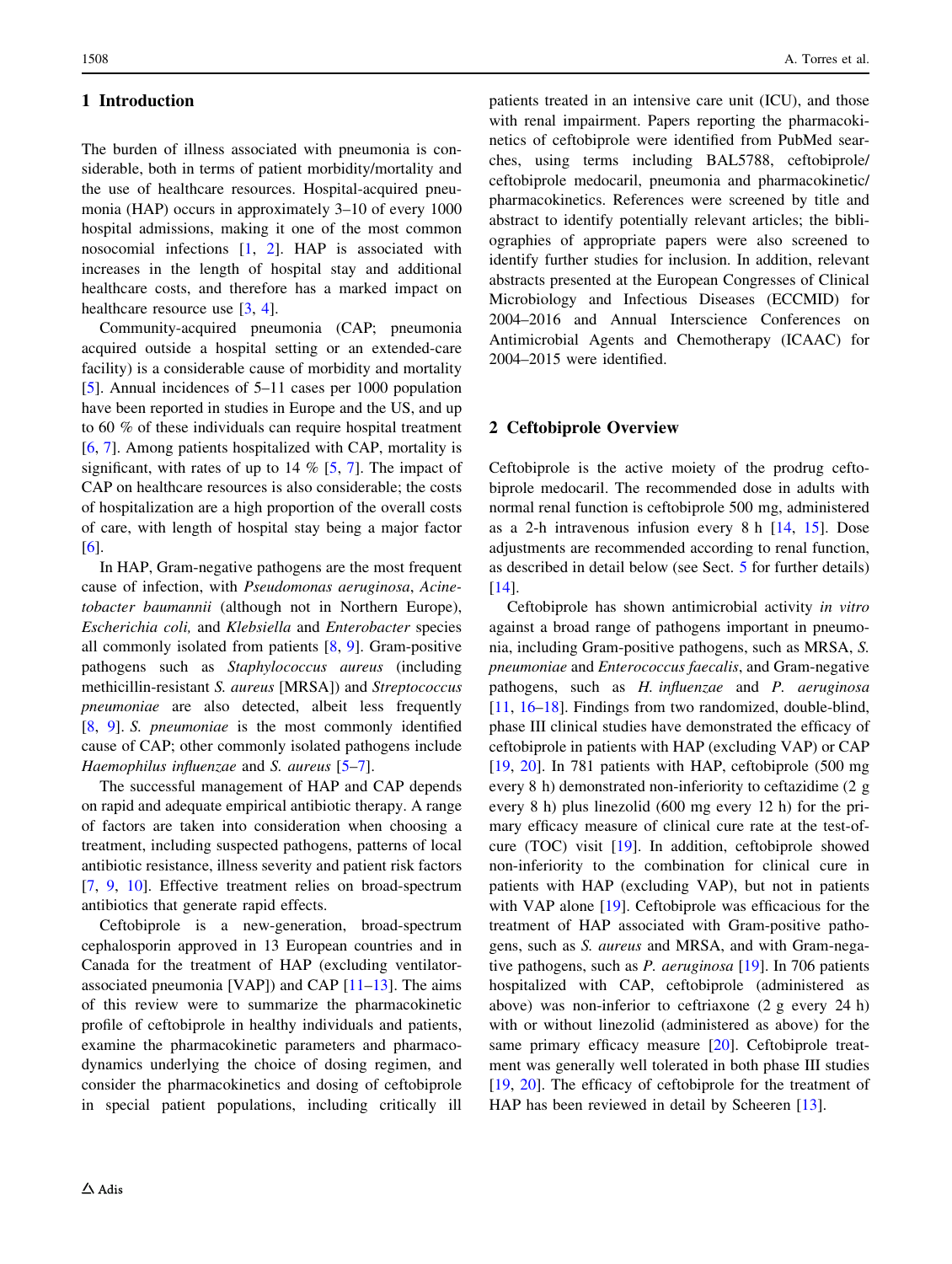# 3 Overall Pharmacokinetic Profile of Ceftobiprole in Healthy Individuals

The pharmacokinetics of ceftobiprole following single- and multiple-dose administration have been assessed in several studies in healthy individuals [[15,](#page-12-0) [21,](#page-12-0) [22\]](#page-12-0). The prodrug ceftobiprole medocaril was rapidly converted, probably by type A esterases, to the active substance ceftobiprole following 30-min intravenous infusion [\[23](#page-12-0), [24](#page-12-0)]. Peak plasma concentrations were reached at the end of the infusion, while the following biphasic decrease reflected the rapid distribution [half-life  $(t_{\frac{1}{2}})$  in the distribution phase,  $0.57 \pm 0.22$  min] of ceftobiprole into other body compartments. Ceftobiprole exhibited linear pharmacokinetics after single- or multiple-dose administration over the dose range 125–1000 mg [\[23](#page-12-0)–[25\]](#page-12-0). In addition, ceftobiprole pharmacokinetics were shown to be time-independent [\[15](#page-12-0)]. Steady-state concentrations were attained rapidly within the first day of dosing [\[14](#page-12-0)]; accumulation with multiple dosing every 8 h was minimal in healthy individuals with normal renal function [\[15](#page-12-0)].

The main pharmacokinetic parameters for ceftobiprole in healthy individuals following a single 500 mg dose administered by 2-h intravenous infusion are shown in Table [1](#page-3-0) [[26\]](#page-12-0), together with the pharmacokinetic data for other cephalosporin antibiotics commonly used in HAP and CAP [\[14](#page-12-0), [26–35](#page-12-0)]. The pharmacokinetics observed after multiple-dose administration of ceftobiprole 500 mg every 8 h were similar to those seen with a single dose [\[26](#page-12-0)]. Systemic exposure [area under the plasma concentration– time curve from time zero to 8 h  $(AUC_8)$ ] and maximum plasma concentration  $(C_{\text{max}})$  on day 5 were similar to those observed on day 1 of dosing  $(AUC_8, 102 \pm 11.9)$  and 90.0  $\pm$  12.4 mg h/L, respectively;  $C_{\text{max}}$ , 33.0  $\pm$  4.83 and  $29.2 \pm 5.52$  mg/L, respectively), while values for renal clearance  $(CL_R)$ , total systemic clearance  $(CL_T)$  and elimination half-life  $(t_{\frac{1}{2}})$  were virtually unchanged on days 1 and 5 (CL<sub>R</sub>,  $4.28 \pm 0.57$  and  $4.08 \pm 0.72$  L/h, respectively;  $CL_T$ ,  $4.98 \pm 0.58$  and  $4.89 \pm 0.69$  L/h, respectively;  $t_{\frac{1}{2}}$ ,  $3.3 \pm 0.3$  and  $3.1 \pm 0.3$  h, respectively) [\[15](#page-12-0), [26\]](#page-12-0). The mean volume of distribution at steady state  $(V_{SS})$  with ceftobiprole was 29 % lower on day 5 compared with day 1 (15.5  $\pm$  2.33 vs. 21.7  $\pm$  3.3 L). The  $V_{SS}$  was similar to the volume of the extracellular fluid compartment in adults, consistent with findings seen with other  $\beta$ lactam agents [\[26](#page-12-0)]. Protein binding with ceftobiprole (16 %) [\[14](#page-12-0)] was consistent with the values reported for ceftaroline  $(\sim 20 \%)$  [\[32](#page-12-0)], ceftazidime (10–23 %) [\[33](#page-12-0), [36,](#page-12-0) [37\]](#page-12-0) and cefepime  $({\sim}20 \%)$  [[34\]](#page-12-0), whereas higher values have been reported for cefotaxime (37 %) [[35\]](#page-12-0) (Table [1](#page-3-0)). High concentration-dependent plasma protein binding has been shown for ceftriaxone (41–99 %) [\[38](#page-12-0), [39\]](#page-12-0). The half-life of ceftobiprole was approximately 3 h, which was comparable to that for ceftaroline. Ceftazidime, cefepime and cefotaxime had shorter half-lives (1.95, 2.00 and 1.04 h, respectively), whereas ceftriaxone had a longer half-life (6.30 h) [\[28](#page-12-0), [40](#page-12-0)] (Table [1](#page-3-0)).

Penetration of ceftobiprole into lung tissue, as measured by concentrations in the epithelial lining fluid (ELF), was assessed in healthy individuals at a presumed steady state (following the fourth dose of ceftobiprole) [\[41](#page-12-0)]. This showed that mean ceftobiprole concentrations in the ELF were lower than in the plasma over the 8 h following the start of infusion. Population pharmacokinetic modelling based on these data showed that mean penetration into the ELF was 25.5 % (median 15.3 %; interquartile range 7.9–30.4 %; calculated from the ratio of ELF/total ceftobiprole) [\[41](#page-12-0)]. In the murine model of pneumonia, lung penetration of ceftobiprole, based on AUC values in the ELF and plasma, was higher (median 68.8 %) than in healthy individuals [[41\]](#page-12-0). However, the measured ELF levels of antibiotics may not accurately predict  $\beta$ -lactam concentrations at the site of infection [[42\]](#page-12-0), especially in studies in healthy volunteers.

A review of clinical studies comparing the ELF concentrations of ceftobiprole with those of other cephalosporins showed that lung penetration with the majority of agents was similar to that observed with ceftobiprole [\[43](#page-12-0)]. For most of the oral or parenteral cephalosporins studied, the percentage lung penetration, calculated from the ratio of ELF to total plasma concentrations, ranged from 10 to 38 % [[43\]](#page-12-0). Similarly, the lung penetration of ceftazidime (4 g/day) was 21 % in a study in 15 adults with HAP who were receiving mechanical ventilation [\[44](#page-12-0)]. However, higher values were reported with cefepime during continuous intravenous infusion (4 g/day) in patients with severe nosocomial pneumonia [\[45](#page-12-0)]. After 2 days of therapy, cefepime showed similar concentrations in the ELF and plasma, giving a mean penetration of approximately 100 % [\[46](#page-13-0)]. It is currently unclear what impact an infection may have on ceftobiprole lung penetration in humans [[41\]](#page-12-0).

The penetration of ceftobiprole into soft tissue and bone has also been examined. Following a single 2-h infusion of ceftobiprole 500 mg in healthy volunteers, ceftobiprole systemic exposure and peak concentrations (measured using in vivo microdialysis) were lower in both skeletal muscle and subcutaneous adipose tissue than in plasma [mean penetration: 69 % for skeletal muscle and 49 % for adipose tissue (calculated as tissue-to-plasma AUC ratios for free drug)] [[47\]](#page-13-0), which is in line with values reported for other cephalosporins. In adults receiving ceftobiprole 500 mg as a 2-h intravenous infusion before undergoing total hip replacement surgery, ceftobiprole exposure in cortical bone was almost 3.5-fold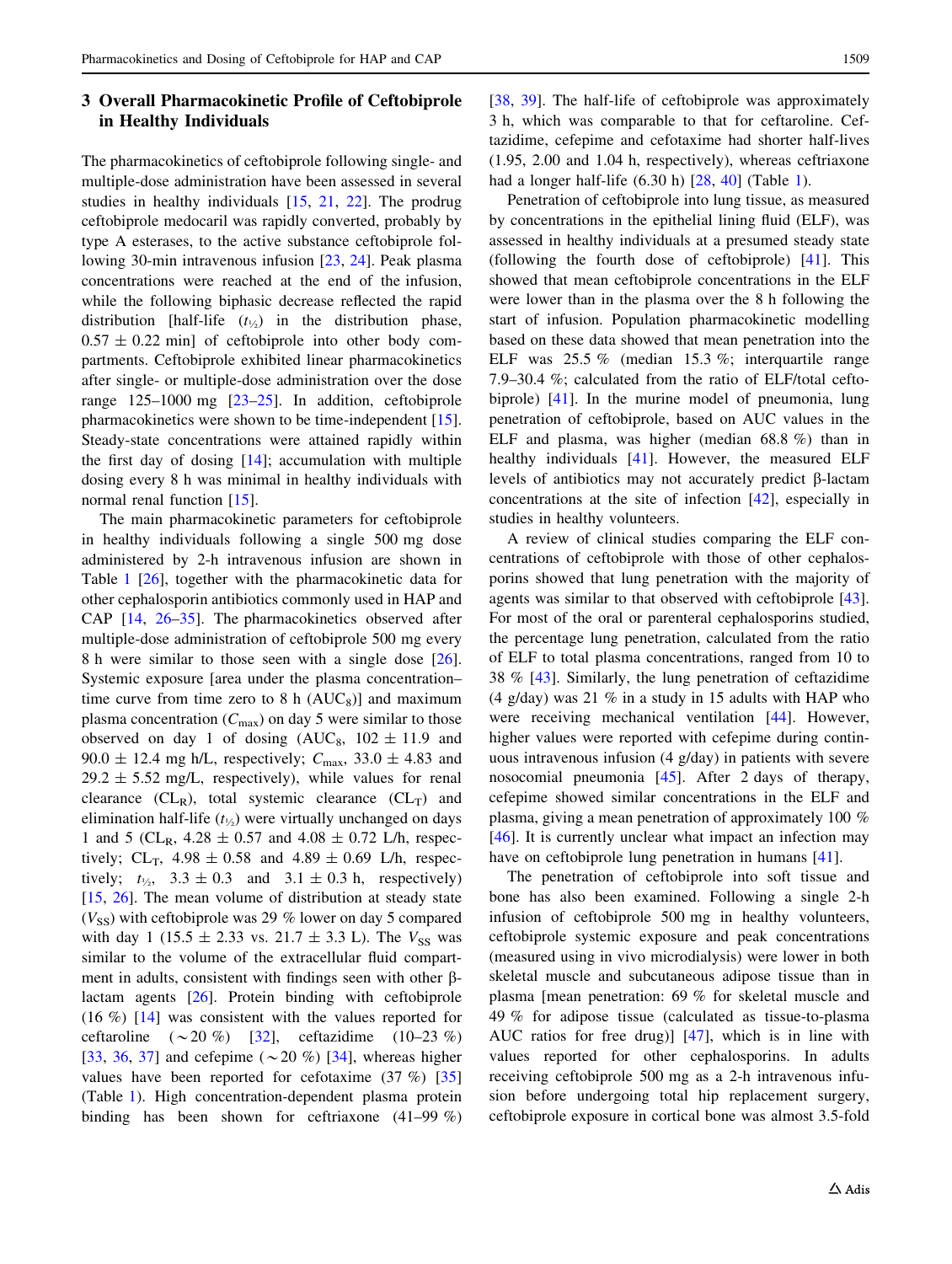| Parameter                                                                              | Ceftobiprole<br>$500$ mg<br>[15, 24, 26] | Ceftazidime<br>$1000$ mg<br>[27, 33, 67] | Ceftriaxone<br>$500$ mg<br>[28, 40]      | Ceftaroline<br>$600$ mg<br>[30, 32] | Cefotaxime<br>$500$ mg<br>[31, 35, 74]      | Cefepime<br>$500$ mg<br>[29, 34] |
|----------------------------------------------------------------------------------------|------------------------------------------|------------------------------------------|------------------------------------------|-------------------------------------|---------------------------------------------|----------------------------------|
| Pharmacokinetic parameters following single-dose administration in healthy individuals |                                          |                                          |                                          |                                     |                                             |                                  |
| Number of patients                                                                     | 28                                       | 15 <sup>a</sup>                          | 12                                       | 6 <sup>b</sup>                      |                                             | 9                                |
| Infusion time (min)                                                                    | 120                                      | 30                                       | 30                                       | 60                                  | 5                                           | 30                               |
| $C_{\text{max}}$ (mg/L)                                                                | $29.2 \pm 5.52$                          | $86.29 \pm 13.06$                        | $82.0 \pm 10.4$                          | $28.4 \pm 7.0$                      | $37.9 \pm 2.1$                              | $31.9 \pm 6.0$                   |
| $t_{\rm max}$ (h)                                                                      |                                          |                                          | 0.5                                      | 1.0                                 |                                             |                                  |
| $AUC_{\infty}$ (mg·h/L)                                                                | $104 \pm 13.9$                           | $150.30 \pm 19.84$                       | $551 \pm 91$                             | $75.6 \pm 9.7$                      | $30.6 \pm 2.2$                              | $56.6 \pm 11.4$                  |
| $t_{1/2}$ for the distribution phase<br>(h)                                            |                                          |                                          | 0.21 <sup>c</sup>                        |                                     | $0.19 \pm 0.03$                             |                                  |
| $t_{\frac{1}{2}}$ for the post-distribution<br>phase (h)                               | $3.1 \pm 0.3$                            | $1.95 + 0.25$                            | 6.30 <sup>c</sup>                        | $2.9 \pm 0.4$                       | $1.04 \pm 0.07$                             | $2.00 \pm 0.64$                  |
| $V_{\rm d}$                                                                            | $21.7 \pm 3.3$ L                         | $0.21 \pm 0.03$ L/kg                     | $8.46 \pm 1.11$ L                        | $29.3 \pm 5.2 \text{ L}^d$          | $19.1 \pm 1.2$<br>$L/1.73$ m <sup>2</sup>   | $18.3 \pm 1.9$ L                 |
| $CL_T$                                                                                 | $4.89 \pm 0.69$<br>L/h                   | $0.095 \pm 0.014$<br>L/h/kg              | $0.929 \pm 0.15$<br>L/h                  | $7.11 \pm 0.89$<br>$L/h^e$          | $14.72 \pm 1.17$ L/h/<br>$1.73 \text{ m}^2$ | $9.12 \pm 1.68$<br>L/h           |
| $CL_R$                                                                                 | $4.08 \pm 0.72$<br>L/h                   | $0.084 \pm 0.014$<br>L/h/kg              | $0.373 \pm 0.60$<br>L/h                  | $3.36 \pm 0.83$<br>L/h              | $8.81 \pm 1.12$ L/h/<br>$1.73 \text{ m}^2$  | $8.28 \pm 1.98$<br>L/h           |
| Urinary excretion $(\%)^f$                                                             | $83.1 \pm 9.06$                          | $88.26 \pm 5.50$                         | $38 \pm 7^8$ [28]<br>$(\sim 60 \%)$ [42] | $46.8 \pm 6.1$                      | 58.8                                        | $91.0 \pm 15.2$                  |
| Protein binding $(\%)$                                                                 | 16                                       | $10 - 23$                                | $41 - 99$                                | $\sim$ 20                           | 37                                          | $\sim$ 20                        |
| EUCAST MIC breakpoints $(S \le R)$ [75]                                                |                                          |                                          |                                          |                                     |                                             |                                  |
| Staphylococcus aureus                                                                  | 2/2                                      | ND.                                      | ND <sup>h</sup>                          | 1/1                                 | ND <sup>h</sup>                             | ND <sup>h</sup>                  |
| Streptococcus pneumoniae                                                               | 0.5/0.5                                  | ND                                       | 0.5/2                                    | 0.25/0.25                           | 0.5/2                                       | 1/2                              |
| Enterobacteriaceae                                                                     | 0.25/0.25                                | 1/4                                      | 1/2                                      | 0.5/0.5                             | 1/2                                         | 1/4                              |
| Pseudomonas aeruginosa                                                                 | IE                                       | 8                                        | N <sub>D</sub>                           | ND                                  | <b>ND</b>                                   | 8                                |

<span id="page-3-0"></span>

|  |  |  | <b>Table 1</b> Single-dose pharmacokinetic parameters and EUCAST clinical breakpoints for ceftobiprole and other cephalosporins |  |  |  |
|--|--|--|---------------------------------------------------------------------------------------------------------------------------------|--|--|--|
|--|--|--|---------------------------------------------------------------------------------------------------------------------------------|--|--|--|

Data are expressed as mean  $\pm$  standard deviation or mean  $\pm$  standard error (cefotaxime), except for  $t_{\text{max}}$ , which is expressed as median

 $AUC_{\infty}$  area under the plasma concentration–time curve from time zero extrapolated to infinity,  $C_{max}$  maximum plasma concentration,  $CL_{CR}$ creatinine clearance,  $CL<sub>R</sub>$  renal clearance,  $CL<sub>T</sub>$  total systemic clearance, EUCAST European Committee on Antimicrobial Susceptibility Testing,  $F_m$  fraction of the dose metabolized, IE insufficient evidence, MIC minimum inhibitory concentration, ND breakpoint not defined (susceptibility testing not recommended), R resistant, S susceptible,  $t_{\gamma\lambda}$  half-life,  $t_{max}$  time to  $C_{max}$ ,  $V_d$  volume of distribution,  $V_z$  volume of distribution based on the terminal phase

<sup>a</sup> Mean weight 72.0 kg

<sup>b</sup> Individuals with normal renal function ( $CL_{CR} > 80$  mL/min)

<sup>c</sup> Harmonic mean

 $d V_z/F_m$ , volume of distribution based on the terminal phase/fraction of the dose metabolized

 $e$  CL/F<sub>m</sub>, plasma clearance/fraction of the dose metabolized

<sup>f</sup> Unchanged drug over 24 h

 $n = 11$ 

<sup>h</sup> Susceptibility can be inferred from cefoxitin testing (S  $\leq$ /R>, >4 mg/L)

higher than that in cancellous bone [[48\]](#page-13-0). Bone penetration of ceftobiprole (the ratio of AUC in bone relative to that in unbound plasma) was 0.22 for cortical bone and 0.06 for cancellous bone (0.15–0.3) [[49\]](#page-13-0). In a rabbit model of tibial osteomyelitis, after ceftobiprole treatment for 4 weeks, bacterial titres in the infected tibia were below the limit of detection in all of the evaluable animals, compared with 73 % of those animals treated with either vancomycin or linezolid [[50\]](#page-13-0).

Elimination of ceftobiprole occurs predominantly through renal excretion  $[15, 26]$  $[15, 26]$  $[15, 26]$ . With multiple dosing, approximately 80–90 % of the administered dose is recovered in the urine as unchanged ceftobiprole [[15,](#page-12-0) [23](#page-12-0)]. Elimination occurs mainly by glomerular filtration, and does not involve active tubular secretion [[15\]](#page-12-0). Renal drugdrug interactions are therefore not expected with ceftobiprole [[11\]](#page-11-0). The linear relationship between systemic and renal clearance observed for ceftobiprole allows the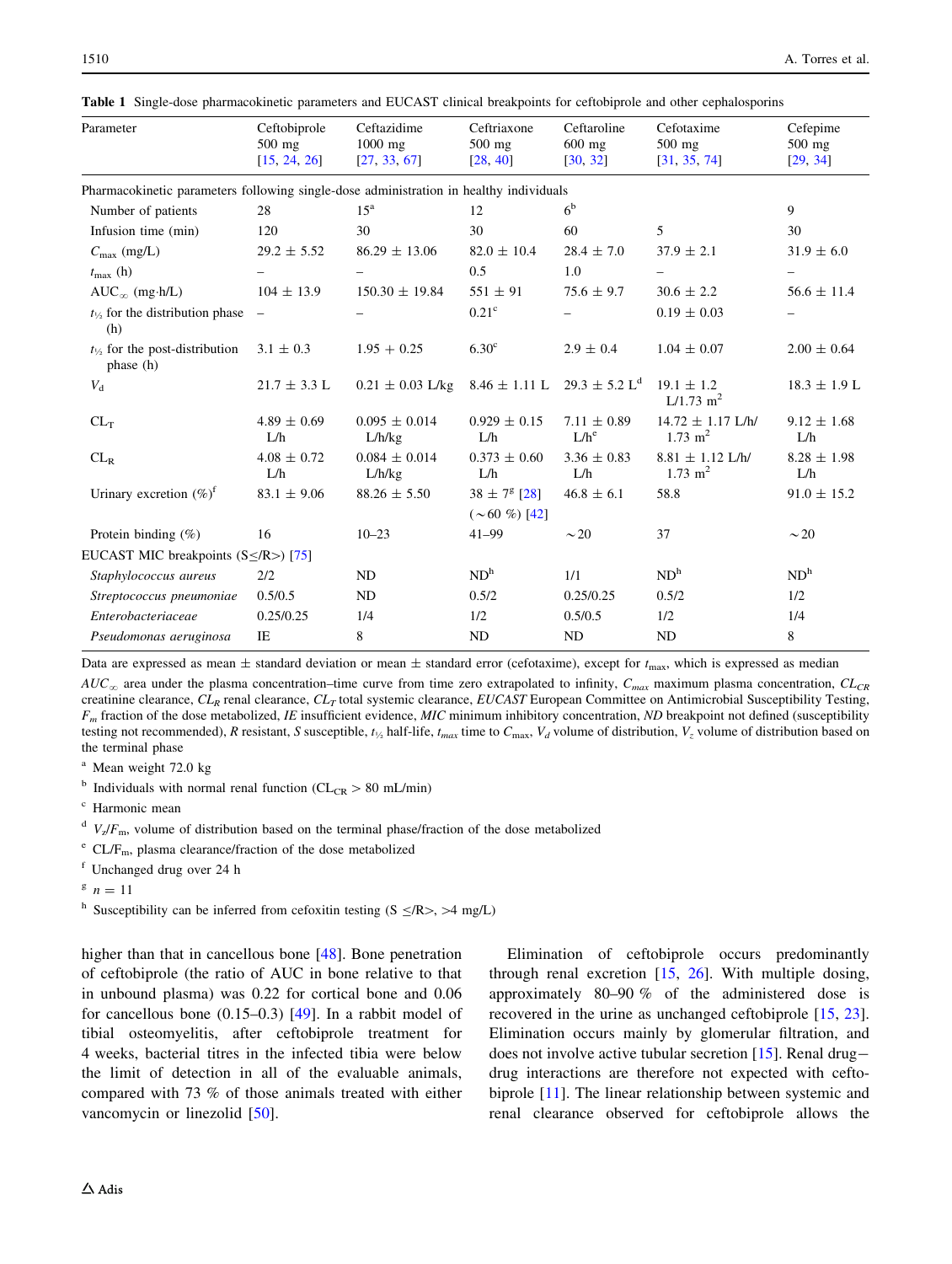<span id="page-4-0"></span>accurate prediction of dose modification for patients with renal impairment (as discussed in Sect. 5.1 below) [[51\]](#page-13-0).

# 3.1 Role of Pharmacokinetic Characteristics in the Tolerability of Ceftobiprole

The predominantly renal elimination observed with ceftobiprole is typical of most cephalosporins. For example, ceftazidime [[27\]](#page-12-0), cefepime [\[29](#page-12-0)] and ceftaroline [[32\]](#page-12-0) are eliminated mainly via the kidneys. By contrast, ceftriaxone shows substantial elimination via non-renal pathways, through biliary excretion into the gut  $[28]$  $[28]$ . In regard to drug tolerability, one potential benefit of renal elimination is that it may limit antibiotic exposure in the gut, although to date there are no studies that specifically address this. Ceftobiprole has shown no significant effect on the intestinal microflora of healthy individuals [[52\]](#page-13-0) and was generally well tolerated in clinical studies [\[19](#page-12-0), [20\]](#page-12-0). Over a 3-week study period, no measurable concentrations of ceftobiprole were found in the faeces of healthy individuals who received intravenous infusions of ceftobiprole 500 mg every 8 h for the first 7 days. The lack of ceftobiprole in the intestine is thought to account for the minor effects on intestinal microflora. In addition, no new colonizing ceftobiprole-resistant aerobic or anaerobic bacteria were detected among the intestinal microflora, and no Clostrid-ium difficile strains or toxins were found [\[52](#page-13-0)]. Furthermore, a study in mice showed that ceftobiprole did not promote the growth of C. difficile in caecal contents, whereas ceftazidime, cefoxitin, ceftriaxone, cefotaxime and ertapenem all promoted significant C. difficile growth when compared with saline controls, and were associated with toxin production [[53\]](#page-13-0).

Finally, ceftobiprole treatment was generally well tolerated in the phase III clinical studies in patients with HAP or CAP [[19,](#page-12-0) [20\]](#page-12-0). The incidence of treatment-related adverse events was similar to that with other cephalosporins, with the most frequent being hyponatraemia, diarrhoea, nausea and phlebitis [[19\]](#page-12-0).

# 4 Pharmacokinetic/Pharmacodynamic Relationships and Dosing Considerations for Ceftobiprole

For  $\beta$ -lactam antibacterial agents, duration of exposure is the key factor in determining therapeutic efficacy. The main pharmacokinetic/pharmacodynamic index shown to correlate with therapeutic efficacy is the length of time that the unbound drug concentration exceeds the minimum inhibitory concentration ( $fT > MIC$ ), typically expressed as a proportion of the dosing interval (% $fT > MIC$ ) [\[54](#page-13-0)]. An appropriate dosing regimen can be determined based on a suitable  $\%f$   $\geq$  MIC target once the dose-effect relationships have been established for a particular drug [\[55](#page-13-0), [56](#page-13-0)].

Non-clinical studies in animals have shown a strong correlation between  $\%fT > MIC$  and efficacy for ceftobiprole. The  $\%fT > MIC$  values required for the static doses were 36–45 % for Enterobacteriaceae, 14–28 % for S. aureus and 15–22 % for S. pneumoniae [\[57](#page-13-0)]. Based on findings from the in vivo murine pneumonia and thigh infection models, the most appropriate pharmacodynamic targets chosen for ceftobiprole dose selection analyses were a % $fT >$  MIC of 30 % for documented Gram-positive infections and 50 % for broad-spectrum coverage of both Gram-positive and Gram-negative pathogens; a  $\%fT$  > MIC of 50 % was used to determine the European Committee on Antimicrobial Susceptibility Testing (EUCAST) non-species-specific breakpoint (4 mg/L) [\[15](#page-12-0), [22](#page-12-0), [58](#page-13-0)] as this is the exposure correlated with a 1- to  $2$ -log<sub>10</sub> kill.

The knowledge gained from pharmacokinetic studies in healthy volunteers and animal models was used to determine the optimal dosing regimen for ceftobiprole in patients with HAP or CAP [[22,](#page-12-0) [59](#page-13-0)]. However, individual variations in pharmacokinetics may complicate calculation of the optimal dosing regimen. Monte Carlo simulations are therefore considered a valuable method for assessing the probability of achieving defined pharmacodynamic target values with different dosing regimens based on population pharmacokinetic modelling data [[60,](#page-13-0) [61](#page-13-0)]. In an initial simulation, pharmacokinetic data from individuals involved in the multiple ascending dose, phase I clinical study were used for the population pharmacokinetic modelling [\[22](#page-12-0)], with ceftobiprole concentrations in plasma predicted using a two-compartment model. The analyses examined the effects of different dosing regimens on target attainment for  $\%f$  MIC of 30–60 % across a range of MIC values (1–16 mg/L). Ceftobiprole 500 mg every 8 h showed a probability of target attainment (PTA) of 100 % for  $\%fT >$  MIC of 30 and 40, and 99 % for  $\%fT >$  MIC of 50 % at an MIC of 4 mg/L, and a PTA of 100 % for  $\%fT$  > MIC of 50 and 60 % at an MIC of 2 mg/L [\[22](#page-12-0)], although it should be acknowledged that this simulation was based on data from a relatively small number of healthy individuals  $(n = 12)$ .

A subsequent modelling analysis examined the effect of lung penetration of ceftobiprole (as measured by ELF concentrations) on the exposure targets required for valid antimicrobial activity in a murine model of S. aureus pneumonia [\[41](#page-12-0)]. In this model, the  $\%fT >$  MIC for ceftobiprole in ELF to kill 1  $log_{10}$  and 2  $log_{10}$  colony-forming units (CFU)/g of lung tissue were 13 and 24 %, respectively  $[41]$  $[41]$ . This is noteworthy, given that  $\beta$ -lactam agents may differ in their penetration into lung tissue [[43\]](#page-12-0), and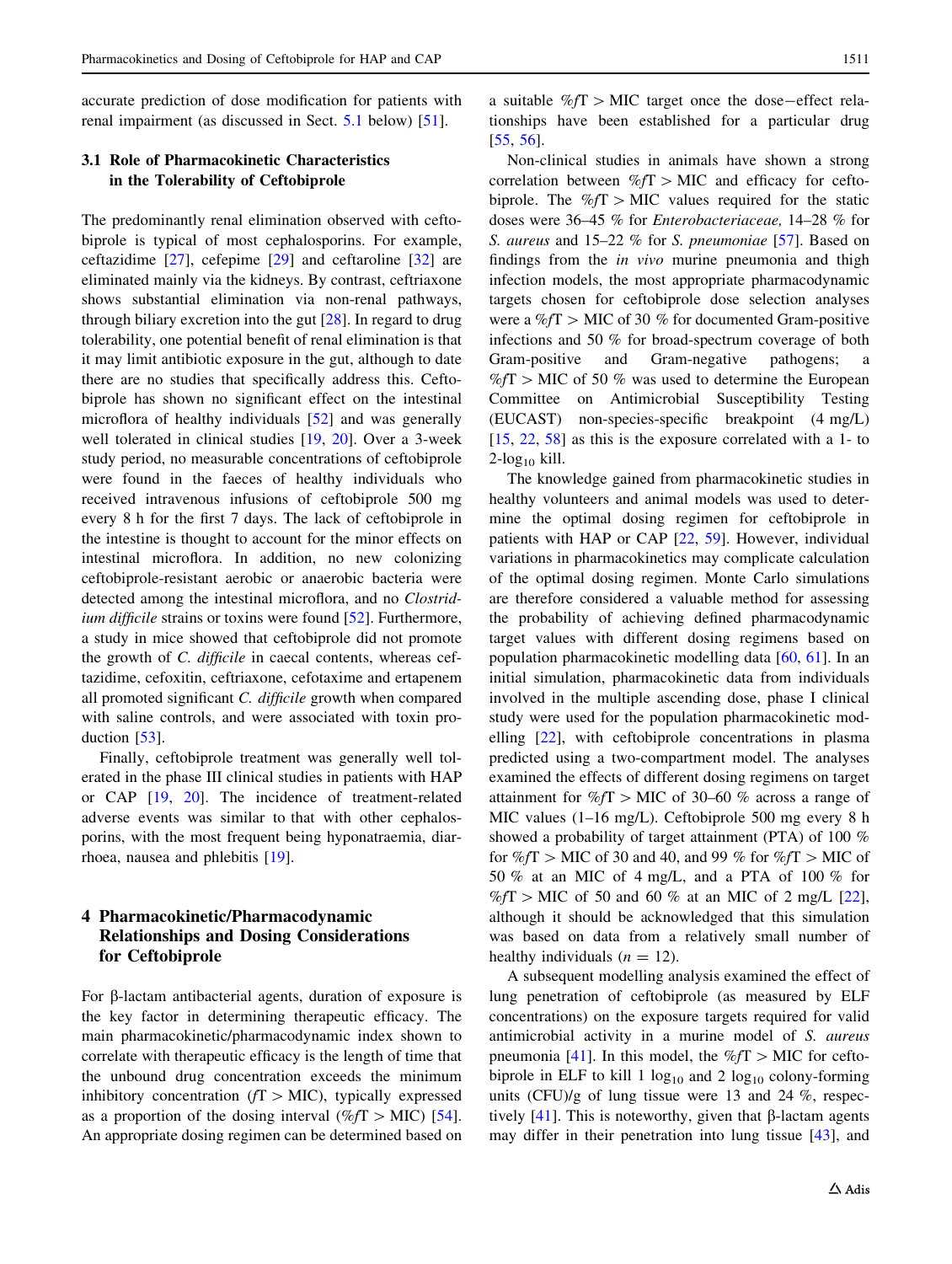drug concentration at the site of infection may be an important factor in determining treatment outcome; this mixed analysis could therefore provide additional data for the optimal ceftobiprole dose to be used for the treatment of pneumonia in humans [[41\]](#page-12-0). On the basis of the cell kill targets identified in the pneumonia model, as well as data from population pharmacokinetic modelling of ceftobiprole in healthy volunteers, Monte Carlo simulations were used to determine the target attainment rate [calculated as the cumulative fraction of predicted response (CFR)] for a 2-h infusion of ceftobiprole 500 mg every 8 h using the MIC distribution for ceftobiprole for over 4950 MRSA isolates. The findings showed that the CFR for ELF against MRSA in humans was 85.6 % for a 1  $log_{10}$  CFU/g kill, and 79.7 % for a 2  $log_{10}$  CFU/g kill [[41\]](#page-12-0).

A further simulation study used pharmacokinetic data from 150 individuals included in phase I and phase II trials [\[59](#page-13-0)]. The main parameters for ceftobiprole were established using population pharmacokinetic modelling, with Monte Carlo simulations applied to determine the PTA with ceftobiprole 500 mg every 8 h, administered as 30-min, 1- or 2-h infusions, for  $\%fT > MIC$  values of 30–60 % at different MICs (0.25–8 mg/L). Target attainment was determined for different rates of creatinine clearance (CL<sub>CR</sub>). At normal CL<sub>CR</sub> values (80–120 mL/ min), the PTA with ceftobiprole 500 mg every 8 h, administered as a 2-h infusion, was at least 96 % for a  $\%fT$  > MIC of 30 %, and at least 80 % for  $\%fT$  > MIC of 50 % at an MIC of  $\leq$ 4 mg/L (Table 2) [\[59](#page-13-0)].

Additional analyses examined the target attainment for specific organisms, based on ceftobiprole MIC data obtained from either surveillance programmes or ceftobiprole clinical studies [[59\]](#page-13-0). As the authors state, these showed that a 2-h infusion of ceftobiprole 500 mg every 8 h had an estimated target attainment of  $>90 \%$  for  $\%fT$  > MIC of 50 % across the whole range of MRSA and methicillin-susceptible S. aureus (MSSA) isolates at a MIC of 0.5 and 1 mg/L, respectively. The same ceftobiprole regimen also showed a good estimated target attainment against Gram-negative susceptible pathogens [\[59](#page-13-0)]. However, it is not entirely clear whether the authors calculated a PTA based on an epidemiological cut-off (ECOFF) value for a specific population, or whether they calculated the CFR.

Taken together, data from Monte Carlo analyses carried out among healthy volunteers demonstrate that ceftobiprole 500 mg infused over a 2-h period every 8 h is the optimal regimen to provide adequate coverage against pathogens with an MIC of  $\leq 4$  mg/L.

Modelling analyses were also used to determine the actual observed target attainment (OTA) with ceftobiprole 500 mg administered over a 2-h period every 8 h among patients with HAP enrolled in a phase III study [[62\]](#page-13-0). A population model was used to calculate individual exposures to ceftobiprole for study populations based on either covariates or patient samples. The OTA in both groups was then determined for different  $\%f$   $\geq$  MIC targets at a range of MIC values. The analysis showed an attainment of higher than 90 % for  $\%fT >$  MIC of up to 70 % in patients with HAP for MIC values up to 4 mg/L. Interestingly, it is notable that Monte Carlo simulations based on data from healthy individuals might be adequate in predicting actual exposure to ceftobiprole among this study population [\[62](#page-13-0)]. A further analysis was performed using these data to determine the potential effects of augmented clearance on ceftobiprole concentrations among the study population. Pharmacokinetic parameter estimates for each patient were used to determine the  $\%fT > MIC$  at 4 mg/L for patients with known ceftobiprole plasma concentrations ( $n = 52$ ), as well as for the overall patient group, based on  $CL_{CR}$ values ( $n = 391$  $n = 391$ ) and the population model [[62\]](#page-13-0). Figure 1 shows the  $\%fT >$  MIC at an MIC of 4 mg/L as a function of CL<sub>CR</sub> for both groups. The majority of patients had a  $\%fT$  > MIC above 50 % (stasis target) or 60 % (1-log kill target), although high clearance rates suggested that some patients may have been underexposed.

In a further Monte Carlo simulation based on the population of patients with HAP from the phase III study, the antimicrobial activity of ceftobiprole 500 mg (administered over a 2-h period every 8 h) against MRSA isolates from ICUs was compared with that for other anti-MRSA antimicrobial agents used at standard doses (dalbavancin

Table 2 Probabilities of target attainment with ceftobiprole 500 mg administered as a 2-h infusion every 8 h [\[59\]](#page-13-0)

| Creatinine clearance (mL/min) | Probability of target attainment $(\%)$ |    |    |                                       |     |    |                                       |    |     |    |    |    |
|-------------------------------|-----------------------------------------|----|----|---------------------------------------|-----|----|---------------------------------------|----|-----|----|----|----|
|                               | 30 % $fT >$ MIC for MIC (mg/L)<br>of:   |    |    | 40 % $fT >$ MIC for MIC (mg/L)<br>of: |     |    | 50 % $fT >$ MIC for MIC (mg/L)<br>of: |    |     |    |    |    |
|                               | 0.5                                     |    | 2  | 4                                     | 0.5 |    |                                       | 4  | 0.5 |    |    |    |
| 80                            | 99                                      | 99 | 99 | 98                                    | 99  | 99 | 99                                    | 94 | 99  | 98 | 97 | 89 |
| 100                           | 99                                      | 99 | 99 | 97                                    | 99  | 99 | 98                                    | 92 | 99  | 98 | 95 | 85 |
| 120                           | 99                                      | 99 | 99 | 96                                    | 99  | 99 | 97                                    | 89 | 99  | 98 | 94 | 80 |

MIC minimum inhibitory concentration,  $fT > MIC$  time free (unbound) drug concentration is above MIC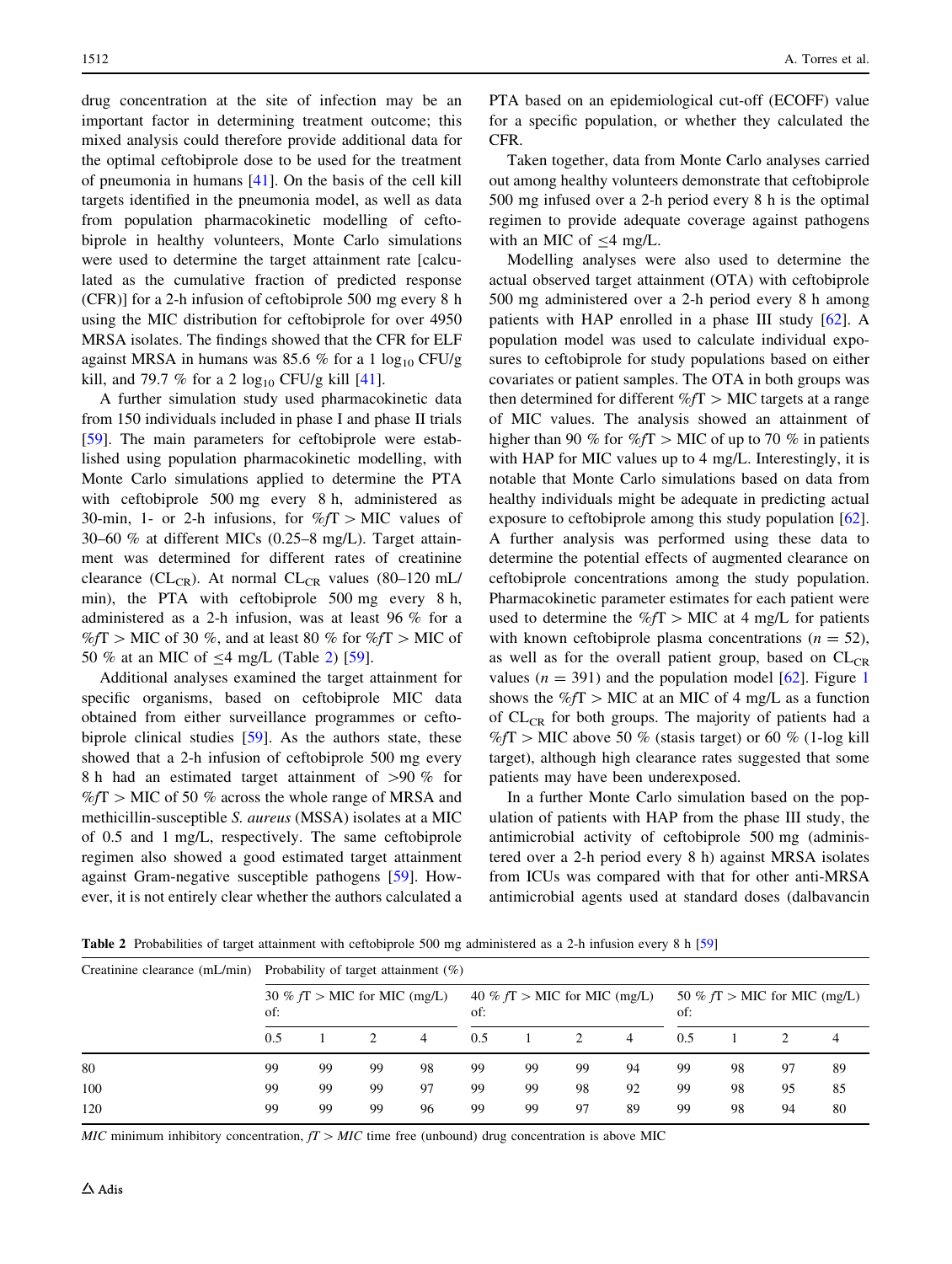<span id="page-6-0"></span>

Fig. 1 Percentage of time the plasma drug concentration is above the MIC (% $fT >$  MIC) at 4 mg/L: Monte Carlo simulations for patients in the HAP study.  $\mathbf{a} \% f \mathbf{T} > \text{MIC}$  determined based on the population model and actual ceftobiprole plasma concentrations  $(n = 52)$ ;  $\mathbf{b} \% f \mathbf{T} > \text{MIC}$  calculated based on creatinine clearance as a covariate in the overall patient population ( $n = 391$ ). MIC minimum inhibitory concentration, HAP hospital-acquired pneumonia

1000 mg, daptomycin 4 or 6 mg/kg/day, tigecycline 50 mg every 12 h, linezolid 600 mg every 12 h, and vancomycin 1 or 1.5 g every 12 h) [[63\]](#page-13-0). Ceftobiprole, together with dalbavancin, was found to have the highest CFR for the pharmacokinetic/pharmacodynamic target against MRSA, and provides optimal coverage up to the EUCAST nonspecies-specific breakpoint MIC of 4 mg/L.

The relationship between ceftobiprole exposure and microbiological eradication at the end of therapy (EOT) was also evaluated using data from the phase III study of patients with HAP [[64\]](#page-13-0). Of note, pharmacokinetic/pharmacodynamic analysis showed that  $\%fT >$  MIC (based on the highest observed MIC of any pathogen cultured at baseline and/or the EOT) was the most significant predictor of microbiological eradication at the EOT ( $p < 0.0001$ ) in multiple logistic regression analysis. Moreover, univariate analysis showed a significant correlation between  $\%fT >$  MIC and microbiological eradication at the EOT. Furthermore,  $\%f$   $\Gamma$   $>$  MIC was also a significant predictor of clinical cure at the TOC visit ( $p = 0.0062$ ) [[64](#page-13-0)].

## 5 Pharmacokinetics and Dosing of Ceftobiprole in Special Patient Populations

As noted above, the approved dose of ceftobiprole in adults with normal renal function is 500 mg, administered as a 2-h intravenous infusion every 8 h [[14\]](#page-12-0). Ceftobiprole has been shown to be generally well tolerated at doses of up to 1000 mg every 8 h [\[25\]](#page-12-0). However, there is a need for dose adjustment in patients with moderate or severe renal impairment or end-stage renal disease (ESRD) [[14\]](#page-12-0), and additional patient-related factors should also be considered when selecting an appropriate regimen.

#### 5.1 Patients with Renal Impairment

The pharmacokinetics of ceftobiprole are affected by renal impairment, consistent with its predominantly renal excretion through glomerular filtration [\[13](#page-12-0)]. A study compared the pharmacokinetic parameters following a single 30-min intravenous infusion of ceftobiprole 250 mg in healthy individuals with normal renal function and those with differing degrees of renal impairment (Table [3\)](#page-7-0) [\[51](#page-13-0), [65\]](#page-13-0). Systemic exposure increased linearly with the severity of renal impairment;  $t_{\frac{1}{2}}$  was also increased in individuals with reduced renal function, particularly in those with severe impairment. Total  $CL<sub>R</sub>$  decreased with decreasing renal function, and marked reductions were observed with moderate (80 %) and severe (91 %) impairment, when compared with normal renal function, although it should be noted that there were only small numbers of individuals in each group (Table [3](#page-7-0)) [\[51](#page-13-0)]. Systemic and renal clearance showed a good linear correlation with  $CL_{CR}$  (correlation coefficient = 0.9858 and 0.9871, respectively) (Fig. [2](#page-7-0)), confirming that dose modification of ceftobiprole in patients with renal impairment can be accurately predicted on the basis of  $CL_{CR}$ .

A study in patients with ESRD requiring dialysis showed that systemic exposure to ceftobiprole [in terms of AUC from time zero to infinity  $(AUC_{\infty})$ ] was 3.2-fold higher than in healthy individuals when ceftobiprole was administered pre-dialysis, and approximately sevenfold higher when it was administered post-dialysis (Table [3\)](#page-7-0) [[65\]](#page-13-0). In addition, systemic clearance was markedly reduced in patients with ESRD compared with healthy individuals, while  $t_{\frac{1}{2}}$  was approximately sevenfold longer,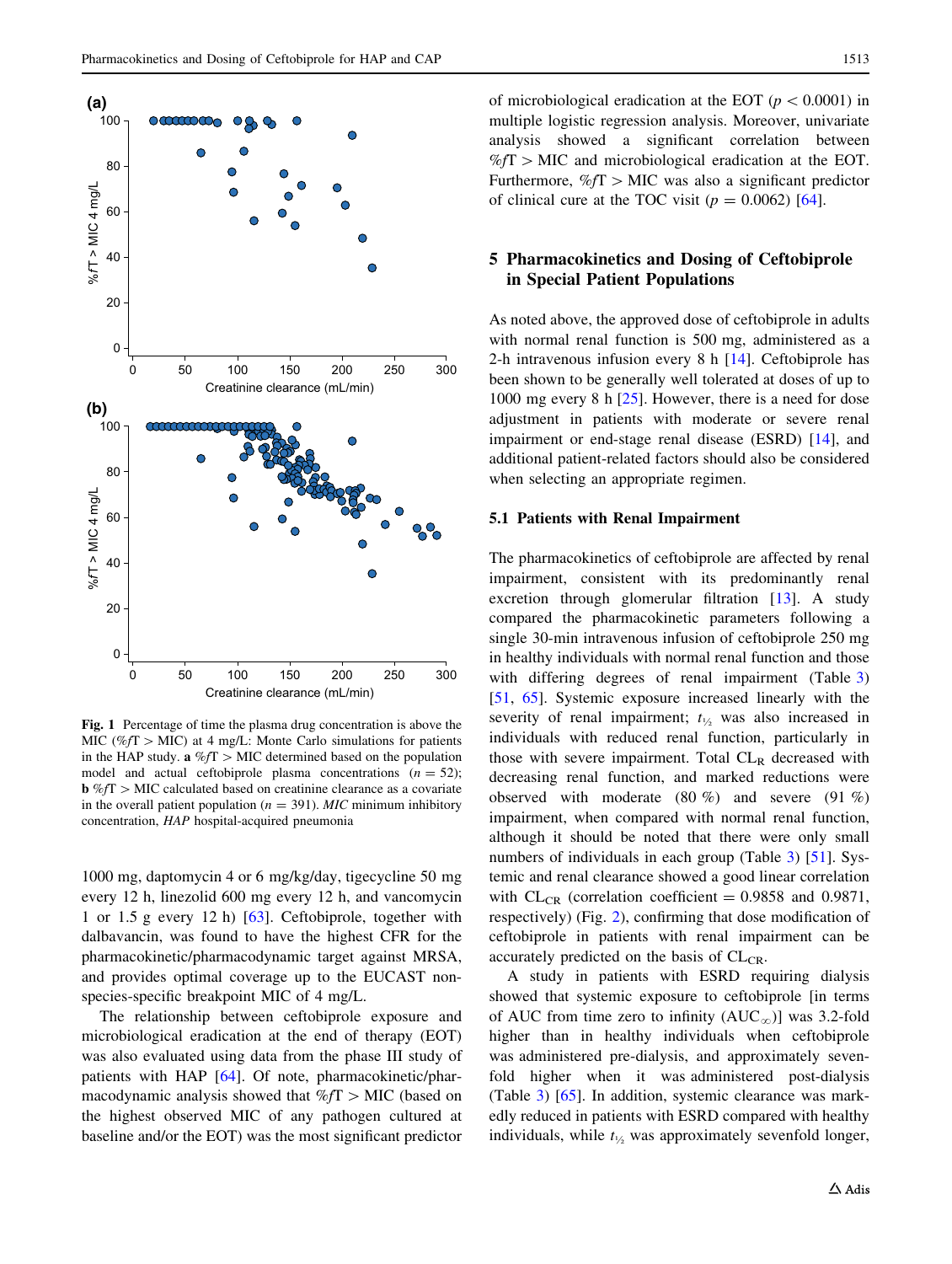| Parameter               | Renal impairment study <sup>a</sup> |                                |                                                 | $ESRD$ study <sup>b</sup>          |                 |                 |                  |
|-------------------------|-------------------------------------|--------------------------------|-------------------------------------------------|------------------------------------|-----------------|-----------------|------------------|
|                         | Normal<br>$CL_{CR} > 80$<br>mL/min  | Mild<br>$CLCR 50-80$<br>mL/min | Moderate<br>$CL_{CR}$ 30<br>to $< 50$<br>mL/min | Severe<br>$CL_{CR}$ < 30<br>mL/min | Healthy         | Pre-dialysis    | Post-dialysis    |
|                         | $[n = 5]$                           | $[n = 5]$                      | $[n = 5]$                                       | $[n = 5]$                          | $[n = 6]$       | $[n = 5]$       | $[n = 5]$        |
| $C_{\text{max}}$ (mg/L) | $20.6 \pm 2.06$                     | $20.1 \pm 1.45$                | $24.4 \pm 1.65$                                 | $22.8 \pm 3.48$                    | $11.1 \pm 1.77$ | $13.3 \pm 2.33$ | $21.1 \pm 14.7$  |
| $AUClast$ (mg·h/L)      | $52.4 \pm 6.95$                     | $72.7 \pm 13.9$                | $139 \pm 15.7$                                  | $174 \pm 44.5$                     | $44.3 \pm 7.12$ | $118 \pm 8.73$  | $249 \pm 49.0$   |
| $AUC_{\infty}$ (mg·h/L) | $52.8 \pm 6.91$                     | $74.8 \pm 15.6$                | $151 \pm 21.6$                                  | $222 \pm 71.0$                     | $45.2 \pm 6.84$ | $143 \pm 8.53$  | $311 \pm 75.1$   |
| $t_{\frac{1}{2}}$ (h)   | $3.45 \pm 0.37$                     | $4.75 \pm 0.81$                | $6.87 \pm 1.12$                                 | $11.1 \pm 1.96$                    | $3.0 \pm 0.4$   | $20.7 \pm 1.83$ | $20.5 \pm 5.33$  |
| $V_{SS}$ (L)            | $15.8 \pm 1.81$                     | $18.0 \pm 0.76$                | $14.2 \pm 0.80$                                 | $16.9 \pm 2.39$                    | $24.4 \pm 3.68$ | $52.5 \pm 5.23$ | $23.9 \pm 5.14$  |
| $CL_T (L/h)$            | $4.80 \pm 0.61$                     | $3.46 \pm 0.71$                | $1.68 \pm 0.25$                                 | $1.21 \pm 0.36$                    | $5.62 \pm 0.73$ | $1.76 \pm 0.10$ | $0.845 \pm 0.21$ |
| $CL_R$ ( $L/h$ )        | $4.38 \pm 0.51$                     | $2.48 \pm 0.63$                | $0.88 \pm 0.25$                                 | $0.41 \pm 0.24$                    | $5.11 \pm 0.81$ | NC.             | NC.              |
| Urinary recovery $(\%)$ | $91.6 \pm 6.55$                     | $71.1 \pm 7.32$                | $51.9 \pm 9.93$                                 | $31.5 \pm 9.65$                    | $88.6 \pm 4.06$ | NC.             | NC.              |

<span id="page-7-0"></span>Table 3 Main pharmacokinetic parameters following a single intravenous infusion of ceftobiprole in healthy individuals and those with renal impairment or end-stage renal disease requiring dialysis [\[51,](#page-13-0) [65\]](#page-13-0)

Data are expressed as mean  $\pm$  standard deviation

AUC area under the plasma concentration–time curve, AUC<sub>last</sub> AUC from time zero to the last measurable concentration, AUC<sub>∞</sub> AUC from time zero extrapolated to infinity,  $C_{max}$  maximum plasma concentration,  $CL_{CR}$  creatinine clearance,  $CL_R$  renal clearance,  $CL_T$  total systemic clearance, ESRD end-stage renal disease, NC not calculated,  $t_{\gamma_2}$  elimination half-life,  $V_{SS}$  volume of distribution at steady state

<sup>a</sup> Ceftobiprole 250 mg administered as a 30-min infusion

<sup>b</sup> Ceftobiprole 250 mg administered as a 120-min infusion

Fig. 2 Correlation between creatinine clearance and systemic and renal clearance following a single intravenous infusion of ceftobiprole 250 mg over 30 min in individuals with normal renal function and those with renal impairment [[51](#page-13-0)]. Data are shown for individuals with normal renal function  $(CL_{CR} > 80 \text{ mL/min}; n = 5)$ and those with mild (CL<sub>CR</sub> 50–80 mL/min;  $n = 5$ ), moderate ( $CL_{CR}$  30 to  $<$ 50 mL/ min;  $n = 5$ ) or severe (CL<sub>CR</sub>  $\langle 30 \text{ mL/min}; n = 5 \rangle$  renal impairment.  $CL_{CR}$  creatinine clearance



although, as with the renal impairment study, the number of participants was small (Table 3). The estimated mean extraction ratio of ceftobiprole during a 4-h dialysis was 0.685, and mean dialysis clearance was 7.91 L/h [\[65](#page-13-0)].

Consistent with these findings, dose adjustment is recommended for ceftobiprole in patients with moderate or severe renal impairment [\[14\]](#page-12-0). In those with moderate impairment ( $CL_{CR}$  30 to  $\lt$  50 mL/min), the recommended dose is 500 mg, administered as a 2-h intravenous infusion every 12 h, whereas for those with severe impairment ( $CL_{CR}$  <30 mL/min) the recommended dose is 250 mg, administered as a 2-h intravenous infusion every 12 h. For patients with ESRD, the recommended dose is 250 mg once every 24 h, regardless of haemodialysis application [\[14](#page-12-0)]. Similar to ceftobiprole, other cephalosporins used in the treatment of HAP or CAP have been shown to require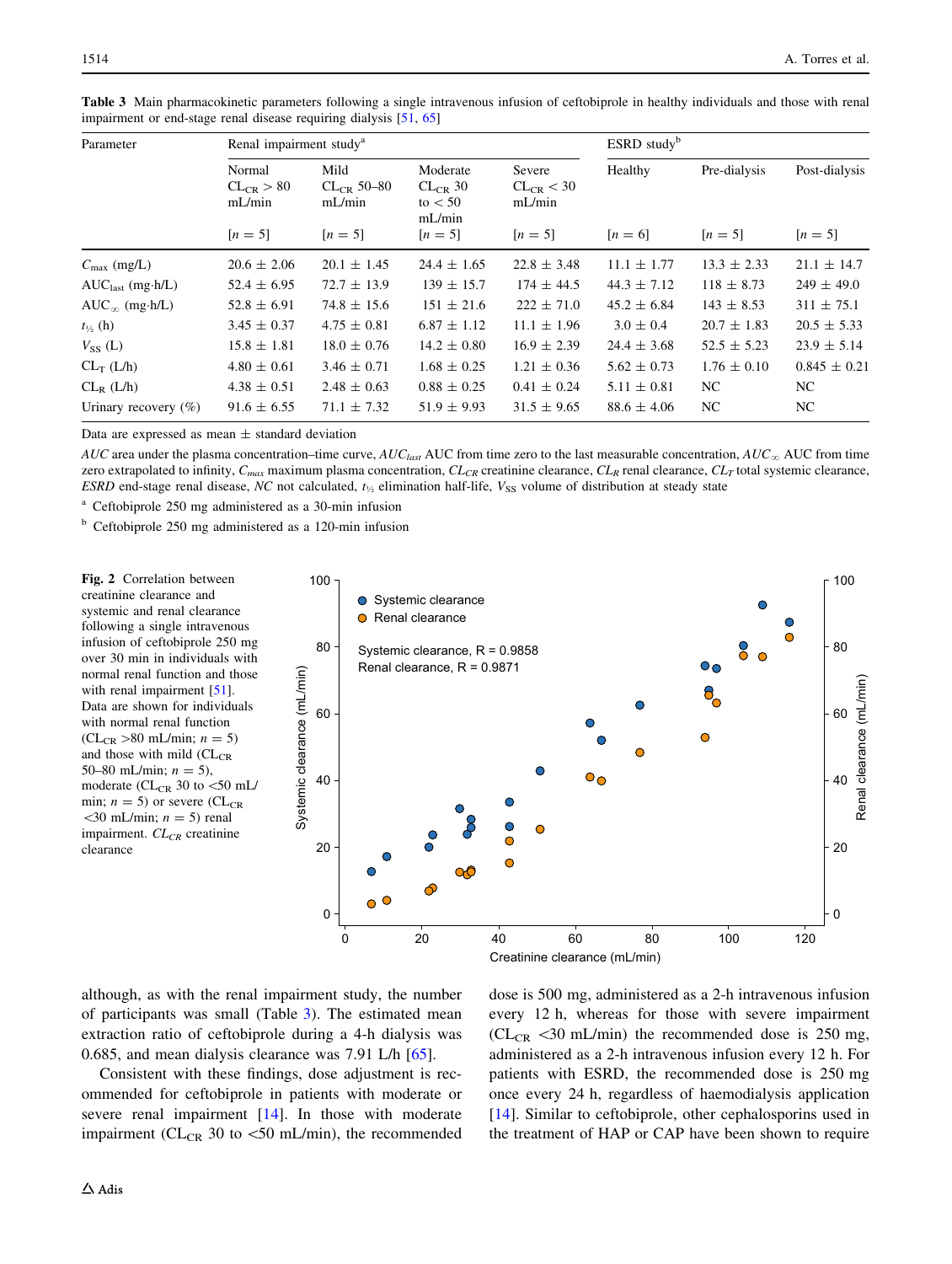dose adjustments in patients with renal impairment. For ceftaroline, dose reductions are recommended for patients with moderate-severe impairment and those with ESRD [\[30](#page-12-0)]. Similar adjustments are also recommended for cefepime [[66\]](#page-13-0) and ceftazidime [[67\]](#page-13-0).

## 5.2 Treatment in Critically Ill Patients

Pathophysiological changes are common in critically ill patients, which could affect the pharmacokinetics of antibiotics [\[68](#page-13-0), [69\]](#page-13-0). A systematic review of pharmacokinetic studies assessing intravenous β-lactam antibiotics in infected patients treated in the ICU reported significant changes in the pharmacokinetics of all six of the agents studied [\[70](#page-13-0)]. Increased capillary permeability as a result of infection can lead to the movement of fluid to the interstitial space, thus increasing the volume of distribution of hydrophilic drugs such as  $\beta$ -lactam antibiotics, and decreasing their plasma concentration. In addition, increases in renal perfusion are often observed in these patients, leading to higher  $CL_{CR}$  and increased elimination of hydrophilic drugs [[68,](#page-13-0) [69\]](#page-13-0). Patients with augmented  $CL<sub>R</sub>$ may therefore require higher maintenance doses of hydrophilic antibiotics through more frequent administrations and/or longer or even continuous infusions in order to maintain adequate therapeutic exposure to the antimicro-bial agent [[69\]](#page-13-0).

A recent open-label study carried out in 33 adults treated in the ICU examined the pharmacokinetics of high-dose ceftobiprole administered over a longer infusion period (1000 mg over 4 h) [\[71](#page-13-0)]. The frequency of administration was chosen on the basis of  $CL_{CR}$  measurements (every 8 h in those with  $CL_{CR} > 80$  mL/min and every 12 h in those with  $CL_{CR}$  50–79 mL/min). Blood samples for pharmacokinetic analysis were collected during the morning dose of day 2 [[71\]](#page-13-0). Systemic clearance of ceftobiprole was higher for patients with high  $CL_{CR}$  ( $>150$  mL/min) than for those with normal (80–100 mL/min) or low  $CL_{CR}$ (50–79 mL/min), with a twofold difference between the high and low clearance groups (Table [4](#page-9-0)) [[71\]](#page-13-0). However, the analysis included only small numbers of patients with high and low  $CL_{CR}$  (six and five patients, respectively), which represents a potential limitation of the study. Further analysis of these patients showed that mechanical ventilation had no consistent effects on the pharmacokinetics of ceftobiprole, although the number of ventilated patients in each group was low. Pharmacodynamic analysis demonstrated that prolongation of the infusion time to 4 h was sufficient to provide plasma levels of ceftobiprole above the EUCAST non-species-specific breakpoint MIC of 4 mg/L for the entire dosing interval, even among patients in the ICU with  $CL_{CR} > 150$  mL/min [\[71](#page-13-0)]. In patients with high CL<sub>CR</sub>,  $fT >$ MIC for ceftobiprole 1000 mg was reduced compared with patients with normal or low  $CL_{CR}$ (Table [5\)](#page-9-0). However, ceftobiprole 1000 mg every 8 h allowed maintenance of plasma free concentrations above the MIC for the entire dosing interval (% $fT > MIC > 100$ ). By extrapolating these findings to a 500 mg dose, the  $\%fT$  > MIC for ceftobiprole among patients with high  $CL_{CR}$  was 91 % (Table [5](#page-9-0)) [[71\]](#page-13-0). Therefore, extending the infusion time to 4 h may help optimize drug exposure when standard doses of ceftobiprole 500 mg every 8 h are administered to patients with augmented  $CL<sub>R</sub>$  ( $CL<sub>CR</sub>$ )  $>150$  mL/min) [\[14](#page-12-0)]. The findings of this study are consistent with the Monte Carlo simulations assessing the effects of augmented clearance on ceftobiprole concentra-tions (as discussed in Sect. [4\)](#page-4-0). High  $CL_R$  (e.g. among the critically ill) might contribute to a lower  $\%fT >$  MIC in some patients. However, a previous ceftobiprole Monte Carlo simulation has demonstrated that, while high  $CL<sub>R</sub>$ contributes to low exposure in the subpopulation, not all patients with high  $CL_{CR}$  have low exposure to ceftobiprole, reflecting the inaccuracy of  $CL_{CR}$  estimates as a surrogate for  $CL_R$  [[62\]](#page-13-0). Moreover, data for target attainment derived from healthy individuals predicted exposure in a patient population, including those who are severely ill [\[62](#page-13-0)].

## 5.3 Paediatric Patients

A recent open-label study evaluated the pharmacokinetics of a single dose of ceftobiprole in 55 paediatric patients (aged 3 months to  $\langle 18 \rangle$  years) requiring systemic antibiotics [\[72\]](#page-13-0). Ceftobiprole was administered as a 2-h infusion, with doses adjusted to achieve exposures equivalent to those in adults following standard dosing (15 mg/kg for patients aged 3 months to  $\lt 2$  and 2 to  $\lt 6$  years; 10 mg/kg for those aged 6 to  $\langle 12 \rangle$  years; and 7 mg/kg for individuals aged 12 to  $\langle 18 \rangle$  years). Ceftobiprole pharmacokinetic parameters in paediatric patients were broadly within the range of those reported for adults [\[15,](#page-12-0) [26](#page-12-0)]. Ceftobiprole exposure was up to 20  $\%$  lower in patients aged  $\langle 12 \rangle$  years (mean  $\pm$  SD:  $C_{\text{max}}$  24.4  $\pm$  9.1 to 28.7  $\pm$  7.0 µg/mL; AUC<sub>∞</sub> 79.5  $\pm$  16.2 to 87.7  $\pm$  28.2 µg·h/mL) than in adults ( $C_{\text{max}}$  29.2  $\pm$  5.5 µg/mL; AUC<sub>∞</sub>104  $\pm$  13.9 µg·h/ mL), and approximately 40 % lower in patients aged 12 to  $\langle 18 \text{ years}$   $(C_{\text{max}}$  17.4  $\pm$  3.2 µg/mL; AUC<sub>∞</sub>  $63.5 \pm 14.3$  µg·h/mL) than in adults [[72\]](#page-13-0). When adjusted for body weight, volume of distribution and total clearance decreased with increasing age in paediatric patients, whereas  $CL_R$  and  $t_{1/2}$  (not adjusted for body weight) were similar across the age groups. In paediatric patients, ceftobiprole concentrations remained above the target MIC of  $4 \text{ mg/L}$  for 66.5 to 75.3 % of an 8-h time period  $(\%T>MIC)$ , and ceftobiprole treatment was generally well tolerated [\[72](#page-13-0)]. The lower ceftobiprole exposure observed in patients aged 12 years to  $\langle 18 \rangle$  years compared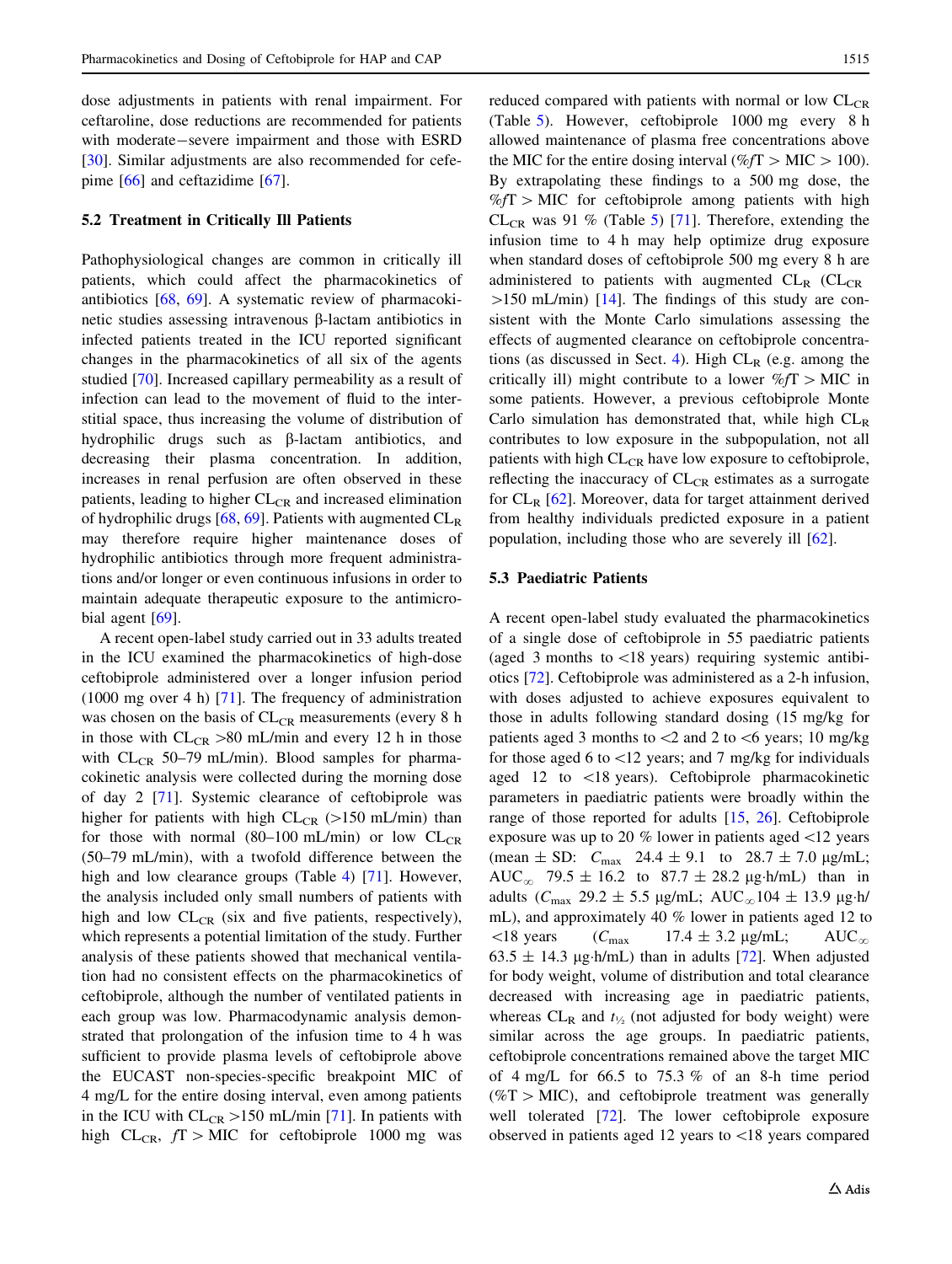<span id="page-9-0"></span>Table 4 Main pharmacokinetic parameters for high-dose ceftobiprole administration in intensive care unit patients, according to creatinine clearance [[71](#page-13-0)]

| Parameter               | Low <sup>a</sup><br>$CL_{CR}$ 50–79 mL/min<br>$[n = 5]$ | Normal <sup>b</sup><br>$CLCR$ 80–150 mL/min<br>$[n = 20]$ | High <sup>b</sup><br>$CL_{CR} > 150$ mL/min<br>$[n = 6]$ |
|-------------------------|---------------------------------------------------------|-----------------------------------------------------------|----------------------------------------------------------|
| $C_{\text{max}}$ (mg/L) | $51.6 \pm 11.2$                                         | $37.8 \pm 7.3$                                            | $27.6 \pm 7.3$                                           |
| $t_{\rm max}$ (h)       | $4.7(3.4-6.0)$                                          | $4.0(3.5-4.5)$                                            | $3.9(3.5-4.0)$                                           |
| $AUClast$ (mg·h/L)      | $405 \pm 93.2$                                          | $269 \pm 116$                                             | $180 \pm 75.3$                                           |
| $t_{\frac{1}{2}}$ (h)   | $4.5 \pm 1.0$                                           | $3.8 \pm 1.6$                                             | $3.8 \pm 1.2$                                            |
| $V_{SS}$ (L)            | $23.7 \pm 6.6$                                          | $23.1 \pm 6.3$                                            | $29.4 \pm 7.5$                                           |
| $CL_T(L/h)$             | $3.8 \pm 0.6$                                           | $5.2 \pm 1.2$                                             | $7.4 \pm 1.5$                                            |
| Protein binding $(\%)$  | $19.1 \pm 4.4$                                          | $20.5 \pm 7.3$                                            | $21.6 \pm 3.5$                                           |

Data are expressed as mean  $\pm$  standard deviation, except for  $t_{\text{max}}$ , which is expressed as median (range)  $AUC_{last}$  area under the plasma concentration–time curve from time zero to the last measurable concentration,  $C_{\text{max}}$  maximum plasma concentration,  $CL_{CR}$  creatinine clearance,  $CL_T$  total systemic clearance,  $t_{1/2}$ elimination half-life,  $t_{max}$  time to  $C_{max}$ ,  $V_{SS}$  volume of distribution at steady state

<sup>a</sup> Ceftobiprole 1000 mg administered as a 4-h infusion every 12 h  $<sup>b</sup>$  Ceftobiprole 1000 mg administered as a 4-h infusion every 8 h</sup>

Table 5 Pharmacodynamic analysis of ceftobiprole treatment in patients treated in the intensive care unit [[71](#page-13-0)]

|                                   | Ceftobiprole 1000 mg (observed) |                                |                        | Ceftobiprole 500 mg (extrapolated) |                        |  |  |
|-----------------------------------|---------------------------------|--------------------------------|------------------------|------------------------------------|------------------------|--|--|
|                                   | $CL_{CR}$<br>$50-79$ mL/min     | $CL_{CR}$<br>$80 - 150$ mL/min | $CL_{CR} > 150$ mL/min | $CL_{CR}$<br>$80 - 150$ mL/min     | $CR_{CR} > 150$ mL/min |  |  |
| $T > MIC^a(h)$                    | $19.6 \pm 4.1$                  | $14.5 \pm 6.0$                 | $12.0 \pm 5.0$         |                                    |                        |  |  |
| $fT > MIC^a(h)$                   | $18.2 \pm 4.0$                  | $13.2 \pm 5.5$                 | $10.8 \pm 5.2$         | $9.5 \pm 4.3$                      | $7.3 \pm 3.9$          |  |  |
| $\%f$ T > MIC <sup>a</sup> (q8 h) | >100                            | >100                           | >100                   | >100                               | 91                     |  |  |

Data are expressed as mean  $\pm$  standard deviation, unless otherwise stated

t-

 $CL_{CR}$  creatinine clearance, MIC minimum inhibitory concentration,  $T > MIC$  time the plasma drug concentration is above the MIC,  $fT > MIC$ time the free (unbound) drug concentration is above the MIC,  $q8 h$  every 8 h

 $^{\rm a}$  MIC = 4 mg/L

with adults has implications for the design of future studies in paediatric patient populations. Ceftobiprole is currently not approved for use in paediatric patients.

#### 5.4 Patients with Severe Obesity

Patients who are obese may have physiological alterations that influence the pharmacokinetics of drugs. An open-label, single-centre study compared the pharmacokinetics of a single intravenous infusion of ceftobiprole 500 mg over 2 h in adults who were severely obese [body mass index  $(BMI)$  >40 kg/m<sup>2</sup>) and those who were not obese (BMI 18-30 kg/m<sup>2</sup>) [\[73](#page-13-0)]. Mean BMI was  $45.5$  kg/m<sup>2</sup> in the severely obese group ( $n = 12$ ) compared with 24.0 kg/m<sup>2</sup> in the non-obese group  $(n = 13)$ ; other baseline characteristics were similar in the two groups. Volume of distribution and total clearance of ceftobiprole were 25.9 and 19.1 % higher, respectively, in severely obese than nonobese individuals (Table [6\)](#page-10-0) [[73\]](#page-13-0). Ceftobiprole exposure was lower in severely obese adults than in those who were not obese. Plasma concentrations of unbound ceftobiprole remained above the target MIC of 4 mg/L ( $fT >$  MIC) for 76.6 and 79.7 % of an 8-h dosing interval in severely obese and non-obese individuals, respectively [[73\]](#page-13-0). Although volume of distribution and total clearance were higher, and exposure was lower, in severely obese adults compared with non-obese individuals (Table [6\)](#page-10-0) following a single ceftobiprole infusion,  $\%fT > MIC$  was similar in the two groups, indicating that there is no need for dose adjustment of ceftobiprole in severely obese patients.

#### 5.5 Patients with Ventilator-Associated Pneumonia

In the phase III HAP study, ceftobiprole 500 mg, administered as a 2-h infusion every 8 h, did not demonstrate non-inferiority to ceftazidime 2 g every 8 h/linezolid 600 mg every 12 h in the subgroup of VAP patients [\[19](#page-12-0)]. The clinical cure rates at the TOC visit were lower with ceftobiprole than with ceftazidime/linezolid in the intentto-treat (ITT; 23.1 vs. 36.8 %) and clinically effective (CE; 37.7 vs. 55.9 %) populations. A similar pattern of results was seen with microbiological eradication rates at TOC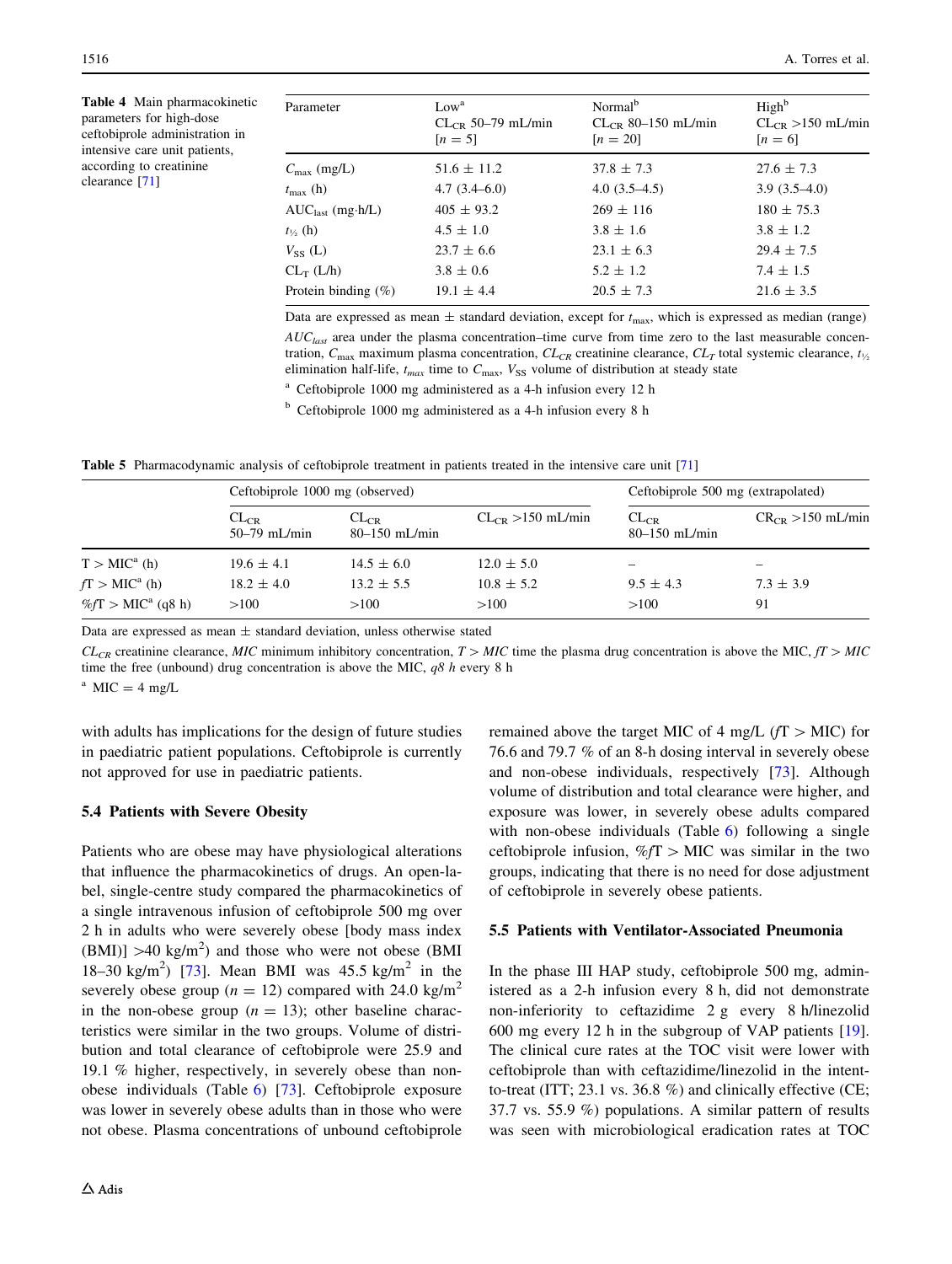<span id="page-10-0"></span>

| <b>Table 6</b> Main pharmacokinetic |
|-------------------------------------|
| parameters following a single       |
| intravenous infusion of             |
| ceftobiprole in patients who        |
| were severely obese and those       |
| who were not obese $[73]$           |

|                                     | Severely obese $[n = 11]^a$ | Non-obese $[n = 13]$   |
|-------------------------------------|-----------------------------|------------------------|
| $C_{\text{max}}$ (µg/mL)            | $21.4 \pm 3.0$              | $30.2 \pm 4.3$         |
| $AUC_{\infty}$ (µg.h/mL)            | $91.0 \pm 11.7$             | $110 \pm 20.1^{\rm b}$ |
| $t_{\frac{1}{2}}$ (h)               | $3.4 \pm 0.3$               | $3.2 \pm 0.5^{\rm b}$  |
| $V_{dz}$ (L)                        | $27.2 \pm 3.9$              | $21.6 \pm 5.1^{\rm b}$ |
| CL (L/h)                            | $5.6 \pm 0.7$               | $4.7 \pm 0.7^{\rm b}$  |
| $\%f$ T > MIC (4 mg/L) <sup>c</sup> | $76.6 \pm 9.2^{\circ}$      | $79.7 \pm 7.3$         |

Data are expressed as mean  $\pm$  standard deviation

 $AUC_{\infty}$  AUC from time zero extrapolated to infinity,  $C_{\text{max}}$  maximum plasma concentration, CL clearance, MIC minimum inhibitory concentration,  $T >$  MIC time the plasma drug concentration is above the MIC,  $t_{\nu}$ elimination half-life,  $V_{dz}$  volume of distribution

<sup>a</sup> One subject who received treatment was excluded from the pharmacokinetic analysis

 $h \ n = 12$ 

<sup>c</sup> 8-h dosing interval

[\[19](#page-12-0)]. All-cause mortality at 30 days in patients with VAP was 26.9 % for ceftobiprole and 19.8 % for ceftazidime/linezolid; 30-day pneumonia-specific mortality was similar in the two groups (ceftobiprole 8.7 %; ceftazidime/linezolid 7.5 %) [[19\]](#page-12-0). Furthermore, bacteriological eradication at the EOT was found to be similar in patients with or without VAP [\[64](#page-13-0)], and Monte Carlo simulations have demonstrated that the PTA in patients with VAP is no different from that in those without VAP [\[62](#page-13-0)].

Although the peculiar pathophysiological status might account for this, an analysis of the subgroup of mechanically ventilated patients with HAP who did not have VAP suggested that ventilation itself did not affect these outcomes. In these patients, clinical cure rates with ceftobiprole were similar to those with ceftazidime/linezolid in the ITT population (30.4 vs. 27.1 %), and were higher in the CE population  $(55.3 \text{ vs. } 40.5 \%)$  [\[19](#page-12-0)]. Multivariate analysis of the VAP subgroup did not identify any specific patient factor or combination of factors that could account for the differences in treatment outcomes between the two groups [\[19](#page-12-0)]. Furthermore, the OTA in patients with VAP is similar to that in those without VAP, and bacterial eradication at EOT is also similar between the two groups [\[62](#page-13-0), [64](#page-13-0)]. Interestingly, augmented renal function  $CL_{CR}$  $>150$  mL/min) did not correlate with the observed findings, suggesting that the data observed in patients with VAP might reflect the heterogeneous nature of this population [[19\]](#page-12-0). Ceftobiprole is not licensed for the treatment of VAP.

## 5.6 Other Patient Populations

There is no need for dose adjustment of ceftobiprole in patients with hepatic impairment as the drug undergoes minimal hepatic metabolism and its pharmacokinetics are unlikely to be affected by reduced hepatic function [\[14](#page-12-0)].

Likewise, there is no need for dose adjustment based on sex or ethnicity, or in elderly patients [[14\]](#page-12-0). Regarding sex, one pharmacokinetic study in healthy individuals showed that after a single 30-min infusion of ceftobiprole 750 mg, the  $AUC_{\infty}$  was higher (15 %) and both systemic clearance and volume of distribution were lower (12 and 29 %, respectively) in women compared with men [[15\]](#page-12-0); however, the differences were no longer apparent after the parameters were adjusted for body weight or  $\%T >$  MIC. For ethnicity, a study comparing the pharmacokinetics of single- and multiple-dose ceftobiprole regimens in healthy Japanese men demonstrated that no difference in ceftobiprole disposition existed compared with historical data from Caucasian individuals; this was also confirmed in a population analysis [[65\]](#page-13-0). Finally, with regard to age, a population analysis used to assess the effect of age on the pharmacokinetics of ceftobiprole showed that  $CL<sub>T</sub>$  was typically lower in elderly individuals than in younger individuals [\[65](#page-13-0)]. However, age was not a statistically significant covariate in the final population pharmacokinetic model, in which lower  $CL_{CR}$  in the elderly explained the lower systemic clearance of ceftobiprole [[65\]](#page-13-0). Therefore, no specific ceftobiprole dose adjustments are required based on age alone, except in cases of moderate and severe renal impairment, as recommended for the general population [\[14](#page-12-0)].

#### 6 Limitations

The studies reporting the pharmacokinetics of ceftobiprole do, however, have some limitations. Evaluation of ceftobiprole pharmacokinetics in individuals with renal impairment and those with ESRD involved only limited numbers of subjects in each assessment group. Similarly, although overall patient numbers were larger in the study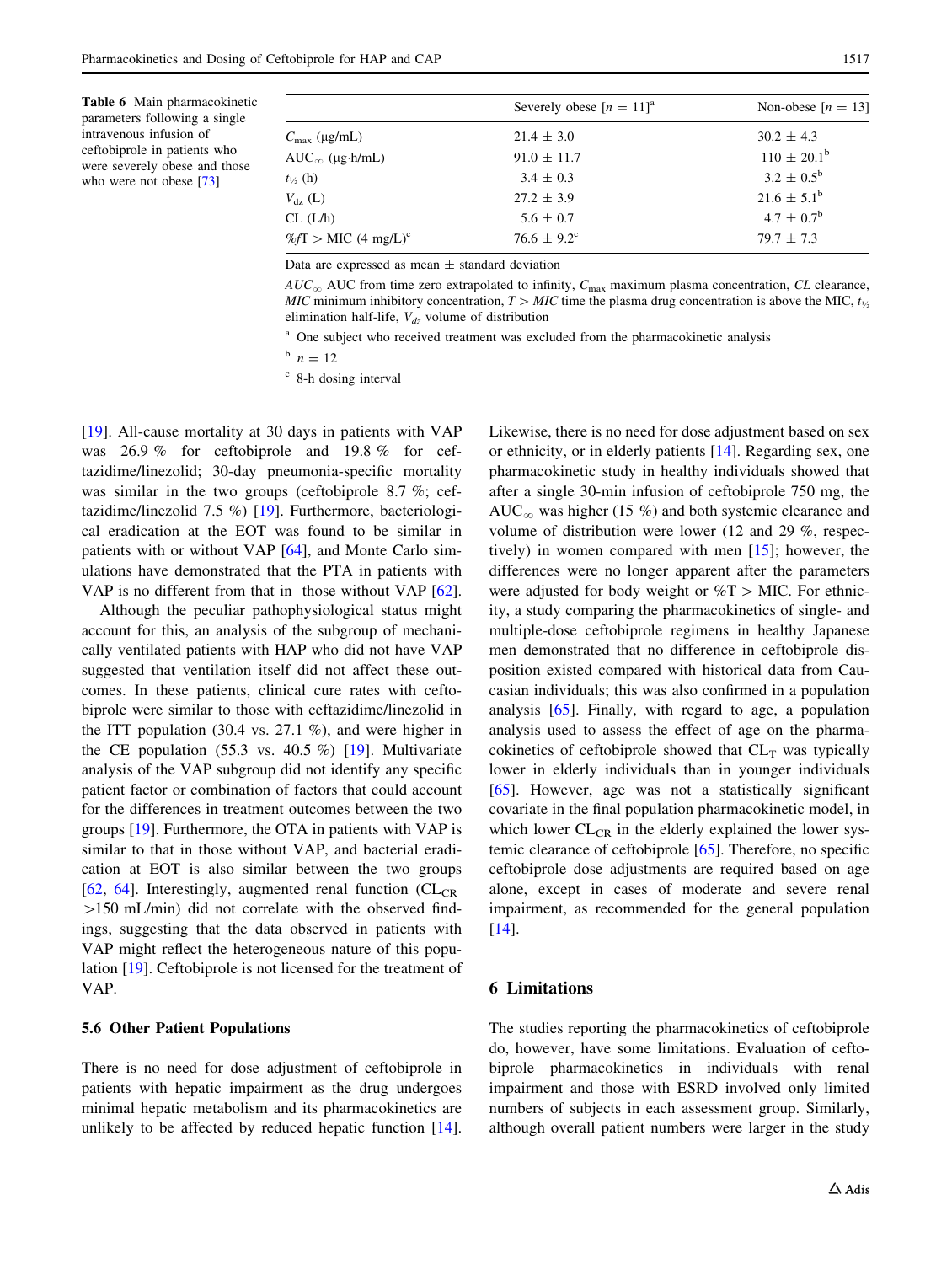<span id="page-11-0"></span>of adults treated in the ICU, the number of patients with augmented  $CL_R$  was small. The pharmacokinetic modelling data used in Monte Carlo simulations to determine the optimal ceftobiprole dosing regimen were based on data from healthy volunteers, an approach that it has been suggested may not accurately reflect the pharmacokinetics observed in patients. However, the value of this approach has been supported by a study comparing modelled pharmacokinetic data from healthy volunteers with actual ceftobiprole exposure data in patients with HAP; this analysis clearly demonstrated that the Monte Carlo simulations adequately predicted actual exposure to ceftobiprole in this patient population [\[62](#page-13-0)]. Future pharmacokinetic/ pharmacodynamic studies in patients with HAP and CAP would prove valuable, given the limited pharmacokinetic data currently available from these patients, especially in patients with VAP.

## 7 Summary

Ceftobiprole is a new-generation, broad-spectrum cephalosporin that has recently been approved for the treatment of HAP (excluding VAP) and CAP [11]. It shows antimicrobial activity in vitro against a broad range of Gram-positive and Gram-negative pathogens important in pneumonia, including MRSA [11, [16](#page-12-0)]. The prodrug ceftobiprole medocaril is rapidly and almost completely converted to the active substance, ceftobiprole, following intravenous infusion [\[23](#page-12-0), [24\]](#page-12-0). The efficacy of ceftobiprole 500 mg, infused over 2 h every 8 h, has been demonstrated in two randomized, double-blind, phase III clinical studies carried out among patients with HAP (excluding VAP) or CAP [[19,](#page-12-0) [20\]](#page-12-0).

Ceftobiprole exhibits linear pharmacokinetics over the dose range 125–1000 mg [[23,](#page-12-0) [24\]](#page-12-0), and steady-state concentrations are rapidly attained on the first day of dosing [\[14](#page-12-0)]. The elimination of ceftobiprole occurs predominantly through renal excretion. Therefore, prolongation of infusion time is recommended for patients with augmented renal clearance, whereas dose reductions are recommended for those with moderate or severe renal impairment and for patients with ESRD, irrespective of dialysis application [\[14](#page-12-0)]. A study in critically ill patients showed that the systemic clearance of ceftobiprole was increased in patients with augmented  $CL_R$ ; extending the infusion time of the standard 500 mg dose of ceftobiprole to 4 h may therefore help to optimize drug exposure in these patients. There is no need for dose adjustment based on sex, ethnicity, age or hepatic impairment [[14\]](#page-12-0).

Acknowledgments The authors thank Oxford PharmaGenesis Ltd (Oxford, UK) who provided medical writing support. The authors take full responsibility for the content of the article.

Funding Medical writing and editorial support for the development of this review was funded by Basilea Pharmaceutica International Ltd (Basel, Switzerland).

#### Compliance with Ethical Standards

Conflict of interest Antonio Torres has participated in advisory boards for Basilea Pharmaceutica International Ltd, Bayer, Roche and AstraZeneca. Johan Willem Mouton has received research funding from Adenium, AstraZeneca, Basilea Pharmaceutica International Ltd, Cubist, Eumedica, Merck & Co, Pfizer, Polyphor, Roche, Shionogi and Wockhardt. Federico Pea has been on the speakers' bureau of Angelini, AstraZeneca, Basilea Pharmaceutica International Ltd, Forest, Gilead, MSD, Novartis, Pfizer and Sanofi-Aventis; and has participated in advisory boards for Angelini, AstraZeneca, Basilea Pharmaceutica International Ltd, Gilead, MSD, Pfizer and Takeda. He is also a member of the Clinical Pharmacokinetics editorial board.

Open Access This article is distributed under the terms of the Creative Commons Attribution-NonCommercial 4.0 International License (http://creativecommons.org/licenses/by-nc/4.0/), which permits any noncommercial use, distribution, and reproduction in any medium, provided you give appropriate credit to the original author(s) and the source, provide a link to the Creative Commons license, and indicate if changes were made.

## References

- 1. Torres A, Ferrer M, Badia JR. Treatment guidelines and outcomes of hospital-acquired and ventilator-associated pneumonia. Clin Infect Dis. 2010;51(Suppl 1):S48–53.
- 2. Kieninger AN, Lipsett PA. Hospital-acquired pneumonia: pathophysiology, diagnosis, and treatment. Surg Clin North Am. 2009;89(2):439–61, ix.
- 3. American Thoracic Society. Guidelines for the management of adults with hospital-acquired, ventilator-associated, and healthcare-associated pneumonia. Am J Respir Crit Care Med. 2005;171(4):388–416.
- 4. Leu HS, Kaiser DL, Mori M, Woolson RF, Wenzel RP. Hospitalacquired pneumonia. Attributable mortality and morbidity. Am J Epidemiol. 1989;129(6):1258–67.
- 5. Musher DM, Thorner AR. Community-acquired pneumonia. N Engl J Med. 2014;371(17):1619–28.
- 6. Welte T, Torres A, Nathwani D. Clinical and economic burden of community-acquired pneumonia among adults in Europe. Thorax. 2012;67(1):71–9.
- 7. Lim WS, Baudouin SV, George RC, Hill AT, Jamieson C, Le Jeune I, et al. BTS guidelines for the management of community acquired pneumonia in adults: update 2009. Thorax. 2009;64(Suppl 3):iii1–55.
- 8. Jones RN. Microbial etiologies of hospital-acquired bacterial pneumonia and ventilator-associated bacterial pneumonia. Clin Infect Dis. 2010;51(Suppl 1):S81–7.
- 9. Torres A, Ewig S, Lode H, Carlet J. Defining, treating and preventing hospital acquired pneumonia: European perspective. Intensive Care Med. 2009;35(1):9–29.
- 10. Woodhead M, Blasi F, Ewig S, Garau J, Huchon G, Ieven M, et al. Guidelines for the management of adult lower respiratory tract infections: summary. Clin Microbiol Infect. 2011;17(Suppl  $6:1-24$ .
- 11. Syed YY. Ceftobiprole medocaril: a review of its use in patients with hospital- or community-acquired pneumonia. Drugs. 2014;74(13):1523–42.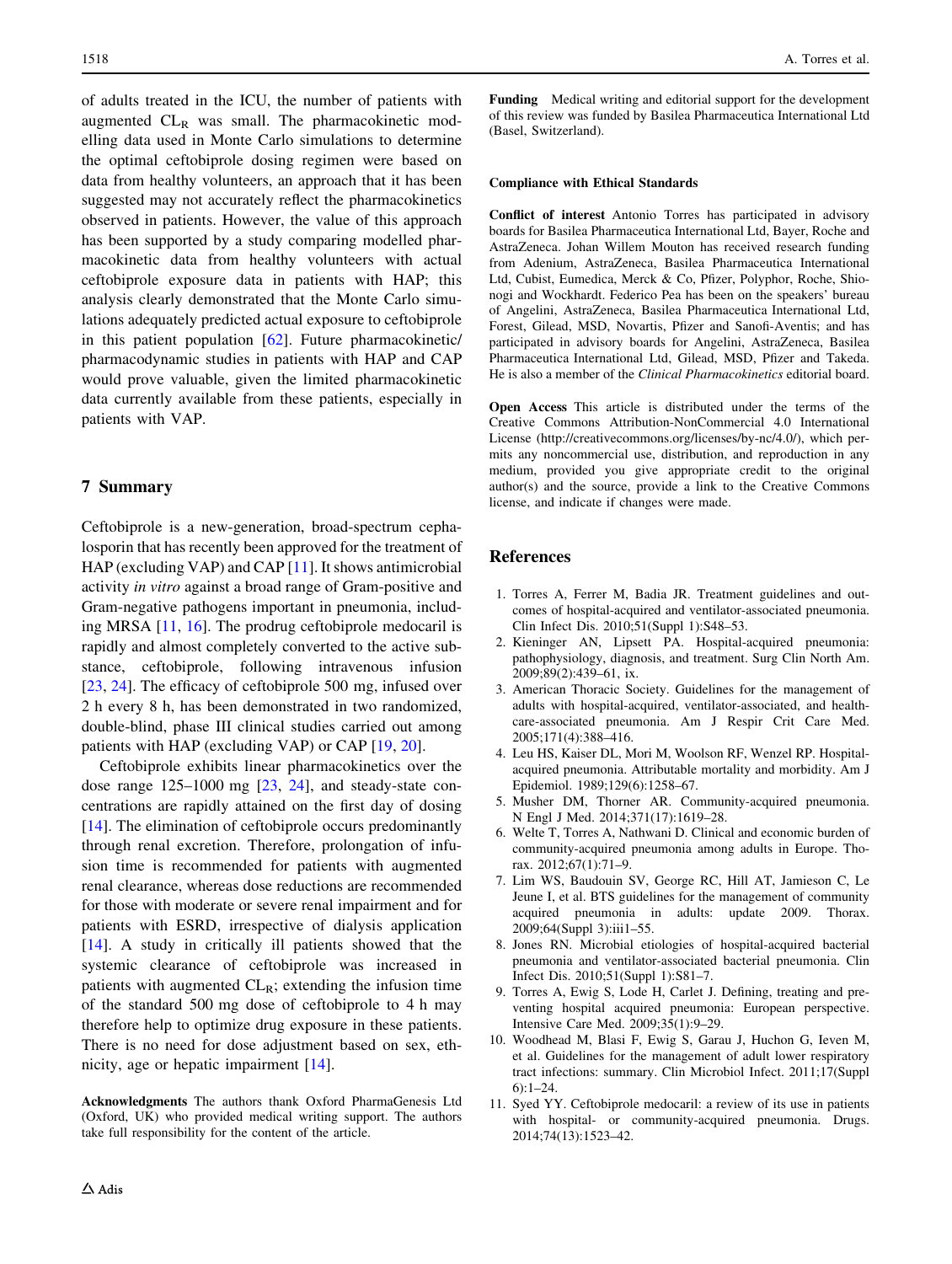- <span id="page-12-0"></span>12. Liapikou A, Cilloniz C, Torres A. Ceftobiprole for the treatment of pneumonia: a European perspective. Drug Des Devel Ther. 2015;9:4565–72.
- 13. Scheeren TW. Ceftobiprole medocaril in the treatment of hospital-acquired pneumonia. Futur Microbiol. 2015;10(12):1913–28.
- 14. Summary of product characteristics—Zevtera. 20 Nov 2013. Available at: [https://www.medicines.org.uk/emc/medicine/](https://www.medicines.org.uk/emc/medicine/29764) [29764.](https://www.medicines.org.uk/emc/medicine/29764) Accessed 11 Jun 2015.
- 15. Murthy B, Schmitt-Hoffmann A. Pharmacokinetics and pharmacodynamics of ceftobiprole, an anti-MRSA cephalosporin with broad-spectrum activity. Clin Pharmacokinet. 2008;47(1):21–33.
- 16. Farrell DJ, Flamm RK, Sader HS, Jones RN. Ceftobiprole activity against over 60,000 clinical bacterial pathogens isolated in Europe, Turkey, and Israel from 2005 to 2010. Antimicrob Agents Chemother. 2014;58(7):3882–8.
- 17. Farrell DJ, Flamm RK, Sader HS, Jones RN. Activity of ceftobiprole against methicillin-resistant Staphylococcus aureus strains with reduced susceptibility to daptomycin, linezolid or vancomycin, and strains with defined SCCmec types. Int J Antimicrob Agents. 2014;43(4):323–7.
- 18. Lascols C, Legrand P, Merens A, Leclercq R, Muller-Serieys C, Drugeon HB, et al. In vitro antibacterial activity of ceftobiprole against clinical isolates from French teaching hospitals: proposition of zone diameter breakpoints. Int J Antimicrob Agents. 2011;37(3):235–9.
- 19. Awad SS, Rodriguez AH, Chuang YC, Marjanek Z, Pareigis AJ, Reis G, et al. A phase 3 randomized double-blind comparison of ceftobiprole medocaril versus ceftazidime plus linezolid for the treatment of hospital-acquired pneumonia. Clin Infect Dis. 2014;59(1):51–61.
- 20. Nicholson SC, Welte T, File TM Jr, Strauss RS, Michiels B, Kaul P, et al. A randomised, double-blind trial comparing ceftobiprole medocaril with ceftriaxone with or without linezolid for the treatment of patients with community-acquired pneumonia requiring hospitalisation. Int J Antimicrob Agents. 2012;39(3):240–6.
- 21. Dauner DG, Nelson RE, Taketa DC. Ceftobiprole: a novel, broadspectrum cephalosporin with activity against methicillin-resistant Staphylococcus aureus. Am J Health Syst Pharm. 2010;67(12):983–93.
- 22. Mouton JW, Schmitt-Hoffmann A, Shapiro S, Nashed N, Punt NC. Use of Monte Carlo simulations to select therapeutic doses and provisional breakpoints of BAL9141. Antimicrob Agents Chemother. 2004;48(5):1713–18.
- 23. Schmitt-Hoffmann A, Nyman L, Roos B, Schleimer M, Sauer J, Nashed N, et al. Multiple-dose pharmacokinetics and safety of a novel broad-spectrum cephalosporin (BAL5788) in healthy volunteers. Antimicrob Agents Chemother. 2004;48(7):2576–80.
- 24. Schmitt-Hoffmann A, Roos B, Schleimer M, Sauer J, Man A, Nashed N, et al. Single-dose pharmacokinetics and safety of a novel broad-spectrum cephalosporin (BAL5788) in healthy volunteers. Antimicrob Agents Chemother. 2004;48(7):2570–5.
- 25. Schmitt-Hoffmann A, Murthy B, Strauss RS, Pypstra R. Pharmacokinetics (PK) of multiple infusions of ceftobiprole (1000 mg every 8 hours) in healthy volunteers [abstract no. A-1943]. 46th Annual Interscience Conference on Antimicrobial Agents and Chemotherapy, American Society for Microbiology; 27–30 Sep 2006; San Francisco.
- 26. Murthy B, Skee D, Wexler D, et al. Pharmacokinetics of ceftobiprole following single and multiple intravenous infusions administered to healthy subjects [abstract P779]. Clin Microbiol Infect. 2007;13(Suppl s1):S194.
- 27. Paradis D, Vallee F, Allard S, Bisson C, Daviau N, Drapeau C, et al. Comparative study of pharmacokinetics and serum bactericidal activities of cefpirome, ceftazidime, ceftriaxone,

imipenem, and ciprofloxacin. Antimicrob Agents Chemother. 1992;36(10):2085–92.

- 28. Patel IH, Chen S, Parsonnet M, Hackman MR, Brooks MA, Konikoff J, et al. Pharmacokinetics of ceftriaxone in humans. Antimicrob Agents Chemother. 1981;20(5):634–41.
- 29. Barbhaiya RH, Forgue ST, Gleason CR, Knupp CA, Pittman KA, Weidler DJ, et al. Pharmacokinetics of cefepime after single and multiple intravenous administrations in healthy subjects. Antimicrob Agents Chemother. 1992;36(3):552–7.
- 30. Riccobene T, Jakate A, Rank D. A series of pharmacokinetic studies of ceftaroline fosamil in select populations: normal subjects, healthy elderly subjects, and subjects with renal impairment or end-stage renal disease requiring hemodialysis. J Clin Pharmacol. 2014;54(7):742–52.
- 31. Neu HC, Aswapokee P, Fu KP, Ho I, Matthijssen C. Cefotaxime kinetics after intravenous and intramuscular injection of single and multiple doses. Clin Pharmacol Ther. 1980;27(5):677–85.
- 32. Kiang TK, Wilby KJ, Ensom MH. A critical review on the clinical pharmacokinetics, pharmacodynamics, and clinical trials of ceftaroline. Clin Pharmacokinet. 2015;54(9):915–31.
- 33. Kemmerich B, Warns H, Lode H, Borner K, Koeppe P, Knothe H. Multiple-dose pharmacokinetics of ceftazidime and its influence on fecal flora. Antimicrob Agents Chemother. 1983;24(3):333–8.
- 34. Summary of product characteristics—MAXIPIMETM (cefepime hydrochloride, USP) for injection. May 2014. Available at: [http://](http://www.accessdata.fda.gov/drugsatfda_docs/label/2014/050679s031lbl.pdf) [www.accessdata.fda.gov/drugsatfda\\_docs/label/2014/050679s03](http://www.accessdata.fda.gov/drugsatfda_docs/label/2014/050679s031lbl.pdf) [1lbl.pdf](http://www.accessdata.fda.gov/drugsatfda_docs/label/2014/050679s031lbl.pdf). Accessed 31 Jul 2015.
- 35. Esmieu F, Guibert J, Rosenkilde HC, Ho I, Le Go A. Pharmacokinetics of cefotaxime in normal human volunteers. J Antimicrob Chemother. 1980;6(Suppl A):83–92.
- 36. Harding SM, Ayrton J, Thornton JE, Munro AJ, Hogg MI. Pharmacokinetics of ceftazidime in normal subjects. J Antimicrob Chemother. 1981;8(Suppl B):261.
- 37. Mouton JW, Horrevorts AM, Mulder PG, Prens EP, Michel MF. Pharmacokinetics of ceftazidime in serum and suction blister fluid during continuous and intermittent infusions in healthy volunteers. Antimicrob Agents Chemother. 1990;34(12):2307–11.
- 38. Joynt GM, Lipman J, Gomersall CD, Young RJ, Wong EL, Gin T. The pharmacokinetics of once-daily dosing of ceftriaxone in critically ill patients. J Antimicrob Chemother. 2001;47(4):421–9.
- 39. Patel IH, Kaplan SA. Pharmacokinetic profile of ceftriaxone in man. Am J Med. 1984;77(4C):17–25.
- 40. Summary of product characteristics—ceftriaxone 1 g powder for solution for injection. 11 Feb 2014. Available at: [https://www.](https://www.medicines.org.uk/emc/medicine/5469) [medicines.org.uk/emc/medicine/5469.](https://www.medicines.org.uk/emc/medicine/5469) Accessed 22 Oct 2015.
- 41. Rodvold KA, Nicolau DP, Lodise TP, Khashab M, Noel GJ, Kahn JB, et al. Identifying exposure targets for treatment of staphylococcal pneumonia with ceftobiprole. Antimicrob Agents Chemother. 2009;53(8):3294–301.
- 42. Kiem S, Schentag JJ. Interpretation of antibiotic concentration ratios measured in epithelial lining fluid. Antimicrob Agents Chemother. 2008;52(1):24–36.
- 43. Rodvold KA, George JM, Yoo L. Penetration of anti-infective agents into pulmonary epithelial lining fluid: focus on antibacterial agents. Clin Pharmacokinet. 2011;50(10):637–64.
- 44. Boselli E, Breilh D, Rimmele T, Poupelin JC, Saux MC, Chassard D, et al. Plasma and lung concentrations of ceftazidime administered in continuous infusion to critically ill patients with severe nosocomial pneumonia. Intensive Care Med. 2004;30(5):989–91.
- 45. Mazzei T, Novelli A, Esposito S, Periti P. New insight into the clinical pharmacokinetics of cefaclor: tissue penetration. J Chemother. 2000;12(1):53–62.